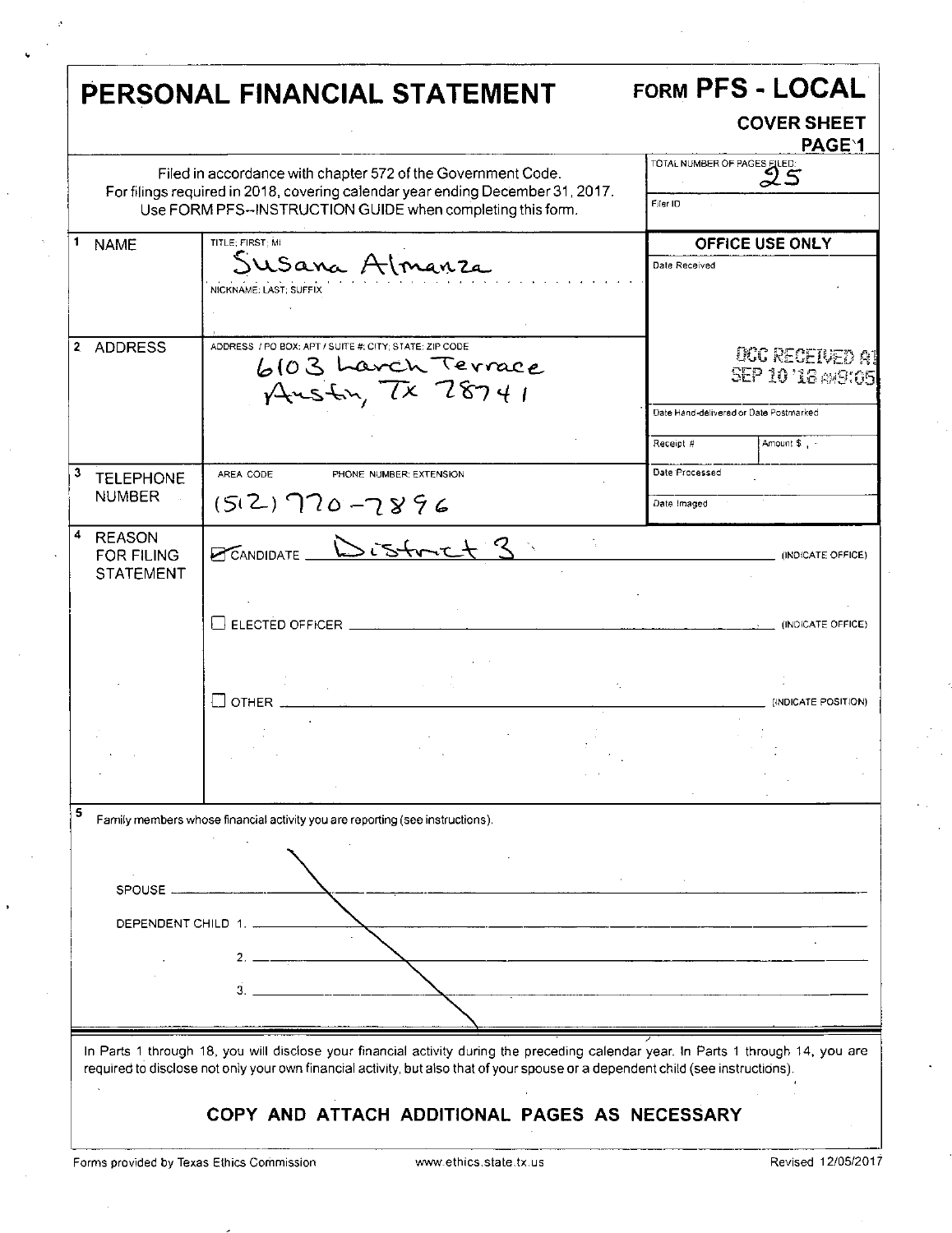### **PERSONAL FINANCIAL STATEMENT COVER SHEET**

# **PAGE 2**

**On this page, indicate any Parts of Form PFS that are not applicable to you. If you do not place a check in a box, then**  pages for that Part must be included in the report. If you place a check in a box, do NOT include pages for that Part in the report.

### **^ PARTS NOT APPLICABLE TO FILER**

- N/A Part 1A Sources of Occupational Income
- Z N/A Part 1B Retainers
- $\boxtimes$  N/A Part 2 Stock
- [Zf N/A Part 3 Bonds, Notes & Other Commercial Paper
- ⊠ N/A Part 4 Mutual Funds
- N/A Part 5 Income from Interest, Dividends, Royalties & Rents
- N/A Part 6 Personal Notes and Lease Agreements
- N/A Part 7A Interests in Real Property
- [ZT'N/A Part 7B Interests in Business Entities
- N/A Part 8 Gifts
- EI' N/A Part 9 Trust Income
- N/A Part IOA-Blind Trusts
- IZl^ N/A Part 10B Trustee Statement
- N/A Part 11A Assets of Business Associations
- ⊠ N/A Part 11B Liabilities of Business Associations
- [zf N/A Part 12 Boards and Executive Positions
- ⊡ N/A Part 13 Expenses Accepted Under Honorarium Exception
- $\boxtimes$  N/A  $\,$  Part 14 Interest in Business in Common with Lobbyist
- $\boxtimes$  N/A Part 15 Fees Received for Services Rendered to a Lobbyist or Lobbyist's Employer
- $\boxtimes$  N/A Part 16 Representation by Legislator Before State Agency
- $\Box$  N/A Part 17 Benefits Derived from Functions Honoring Public Servant
- $\Box$  N/A Part 18 Legislative Continuances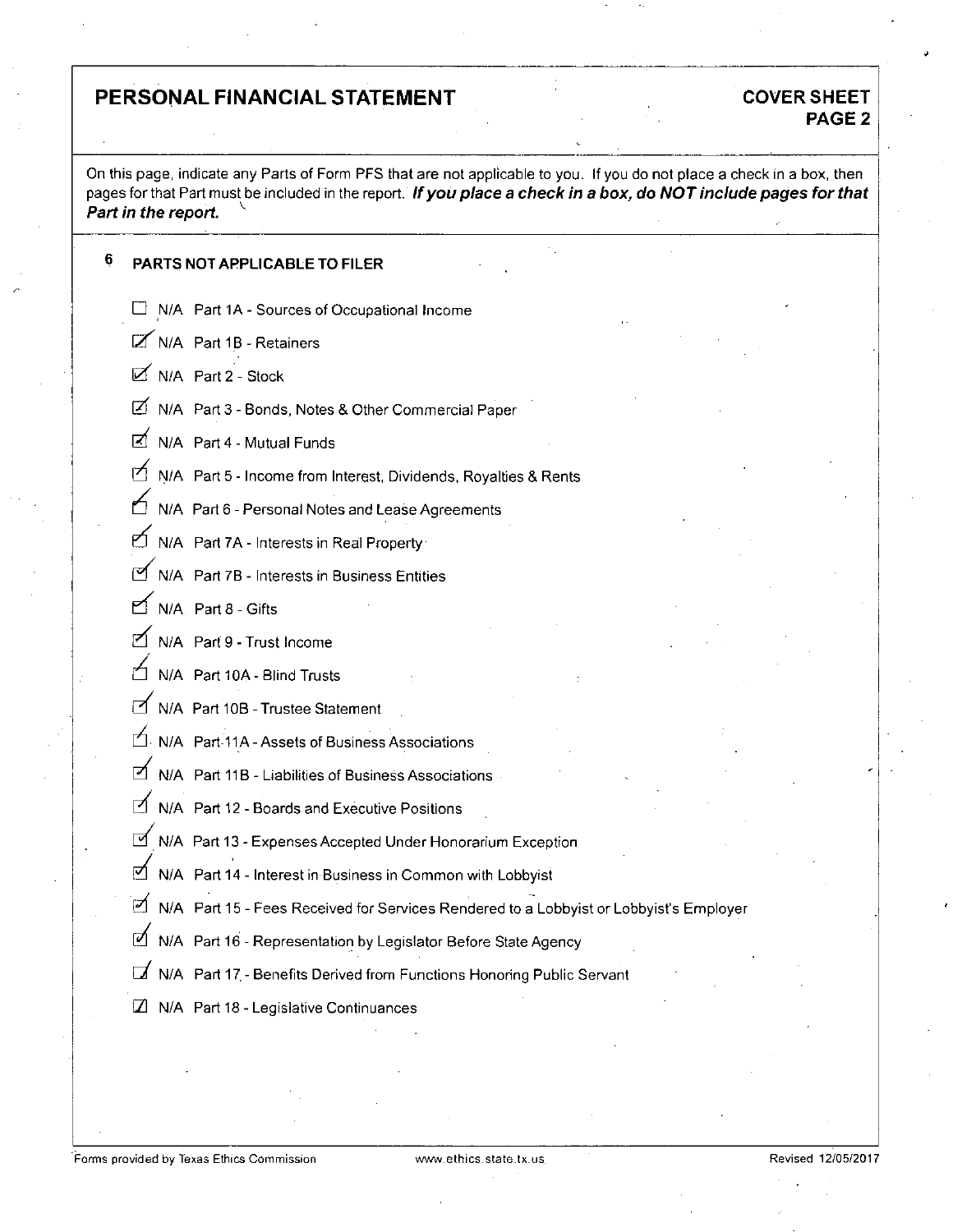# **SOURCES OF OCCUPATIONAL INCOME** PART 1A

If the requested information is not applicable, indicate that on Page 2 of the Cover Sheet, and do NOT include this page in the report.

When reporting information about a dependent child's activity, indicate the child about whom you are reporting by providing the number under which the child is listed on the Cover Sheet.

| 1<br>INFORMATION RELATES TO                           | $\n  W$ FILER<br>$\Box$ SPOUSE<br>DEPENDENT CHILD                                                                          |
|-------------------------------------------------------|----------------------------------------------------------------------------------------------------------------------------|
| 2<br><b>EMPLOYMENT</b><br><b>MEMPLOYED BY ANOTHER</b> | NAME AND ADDRESS OF EMPLOYER / POSITION HELD<br>PODER<br>4926 E. Cesar Chavez St. Bldg A<br>14 ust: n, TX78702<br>Director |
| SELF-EMPLOYED                                         | NATURE OF OCCUPATION                                                                                                       |
| <b>INFORMATION RELATES TO</b>                         | $\square$ FILER<br>$\Box$ SPOUSE<br>DEPENDENT CHILD                                                                        |
| <b>EMPLOYMENT</b>                                     | NAME AND ADDRESS OF EMPLOYER / POSITION HELD                                                                               |
| EMPLOYED BY ANOTHER                                   |                                                                                                                            |
| . □ SELF-EMPLOYED·                                    | NATURE OF OCCUPATION                                                                                                       |
| <b>INFORMATION RELATES TO</b>                         | $\Box$ SPOUSE<br>$\Box$ DEPENDENT CHILD $\_\_\_\_\_\_\_\_\_\$<br>$\Box$ FILER                                              |
| <b>EMPLOYMENT</b>                                     | NAME AND ADDRESS OF EMPLOYER / POSITION HELD                                                                               |
| EMPLOYED BY ANOTHER                                   |                                                                                                                            |
| SELF-EMPLOYED                                         | NATURE OF OCCUPATION                                                                                                       |
|                                                       | COPY AND ATTACH ADDITIONAL PAGES AS NECESSARY                                                                              |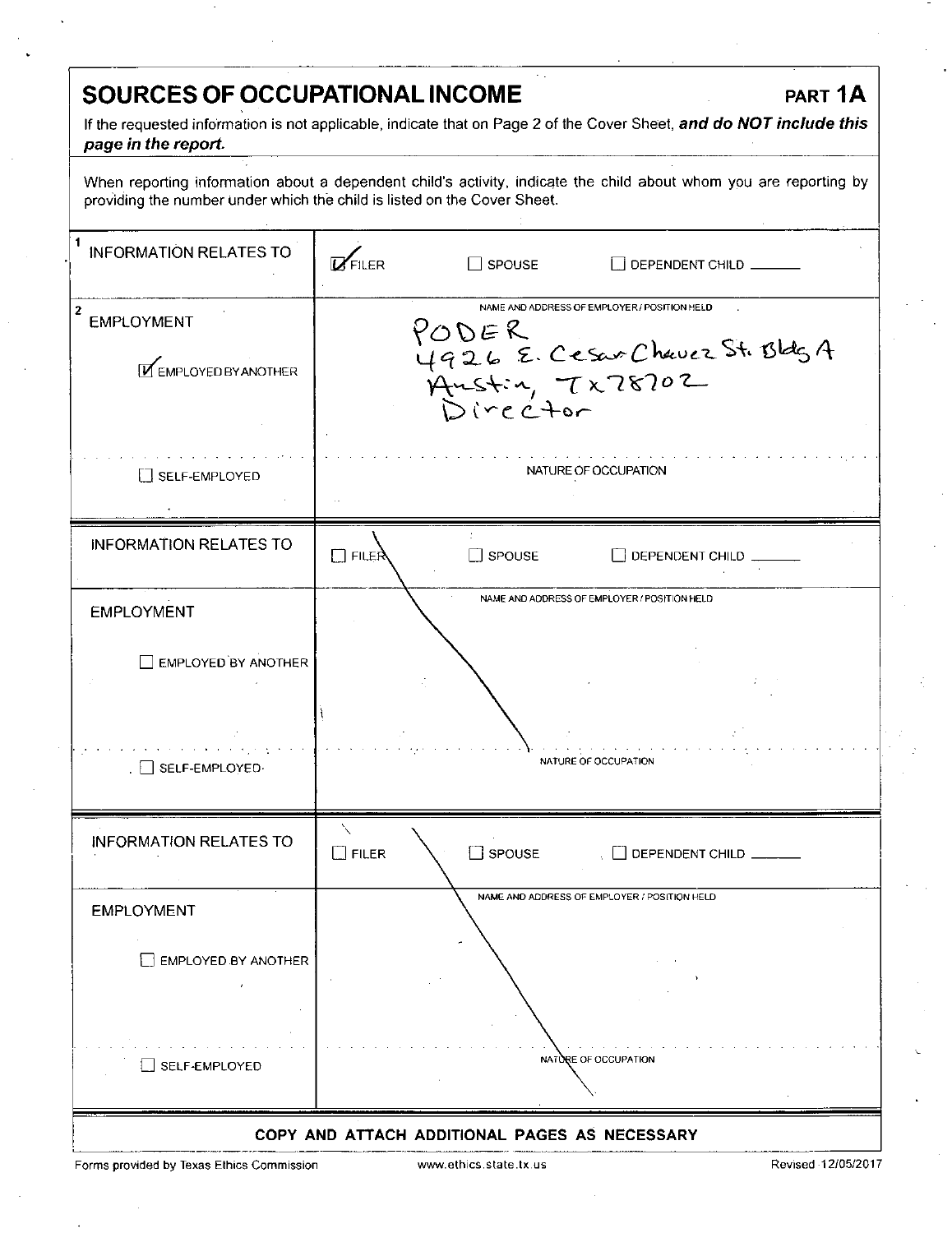### **RETAINERS** PART 1B

**If the requested information is not applicable, indicate that on Page 2 of the Cover Sheet, and do NOT include this page in the report.** 

This section concerns fees received as a retainer by you, your spouse, or a dependent child (or by a business in which you, your spouse, or a dependent child have a "substantial interest") for a claim on future services in case of need, rather than for services on a matter specified at the time of contracting for or receiving the fee. Report information here only if the value of the work actually performed during the calendar year did not equal or exceed the value of the retainer. For more information, see FORM PFS~INSTRUCTION.GUIDE.

When reporting information about a dependent child's activity, indicate the child about whom you are reporting by providing the number under which the child is listed on the Cover Sheet.

| $\mathbf 1$<br>FEE RECEIVED FROM | NAME AND ADDRESS                                                                |
|----------------------------------|---------------------------------------------------------------------------------|
|                                  |                                                                                 |
|                                  |                                                                                 |
|                                  |                                                                                 |
| 2.<br>FEE RECEIVED BY            | NAME OF BUSINESS                                                                |
|                                  | $\overline{\phantom{a}}$ filer                                                  |
|                                  | OR FILER'S BUSINESS _                                                           |
|                                  | $\sqcup$ spouse $\sqcup$<br>OR SPOUSE'S BUSINESS                                |
|                                  | DEPENDENT CHILD<br>OR CHILD'S BUSINESS                                          |
|                                  |                                                                                 |
| 3<br>FEE AMOUNT                  | □ LESS THAN \$5.000 □ \$5,000--\$9.999 □ \$10,000--\$24,999 □ \$25,000--OR MORE |
| FEE RECEIVED FROM                | NAME AND ADDRESS                                                                |
|                                  |                                                                                 |
|                                  |                                                                                 |
|                                  |                                                                                 |
|                                  | NAME OF BUSINESS                                                                |
| FEE RECEIVED BY                  | $\Box$ FILER<br>OR FILER'S BUSINESS _                                           |
|                                  | LJ SPOUSE<br>OR SPOUSE'S BUSINESS -                                             |
|                                  | $\Box$ DEPENDENT CHILD $\_\_\_\_\_\$                                            |
|                                  | OR CHILD'S BUSINESS.                                                            |
| FEE AMOUNT                       |                                                                                 |
|                                  | COPY AND ATTACH ADDITIONAL PAGES AS NECESSARY                                   |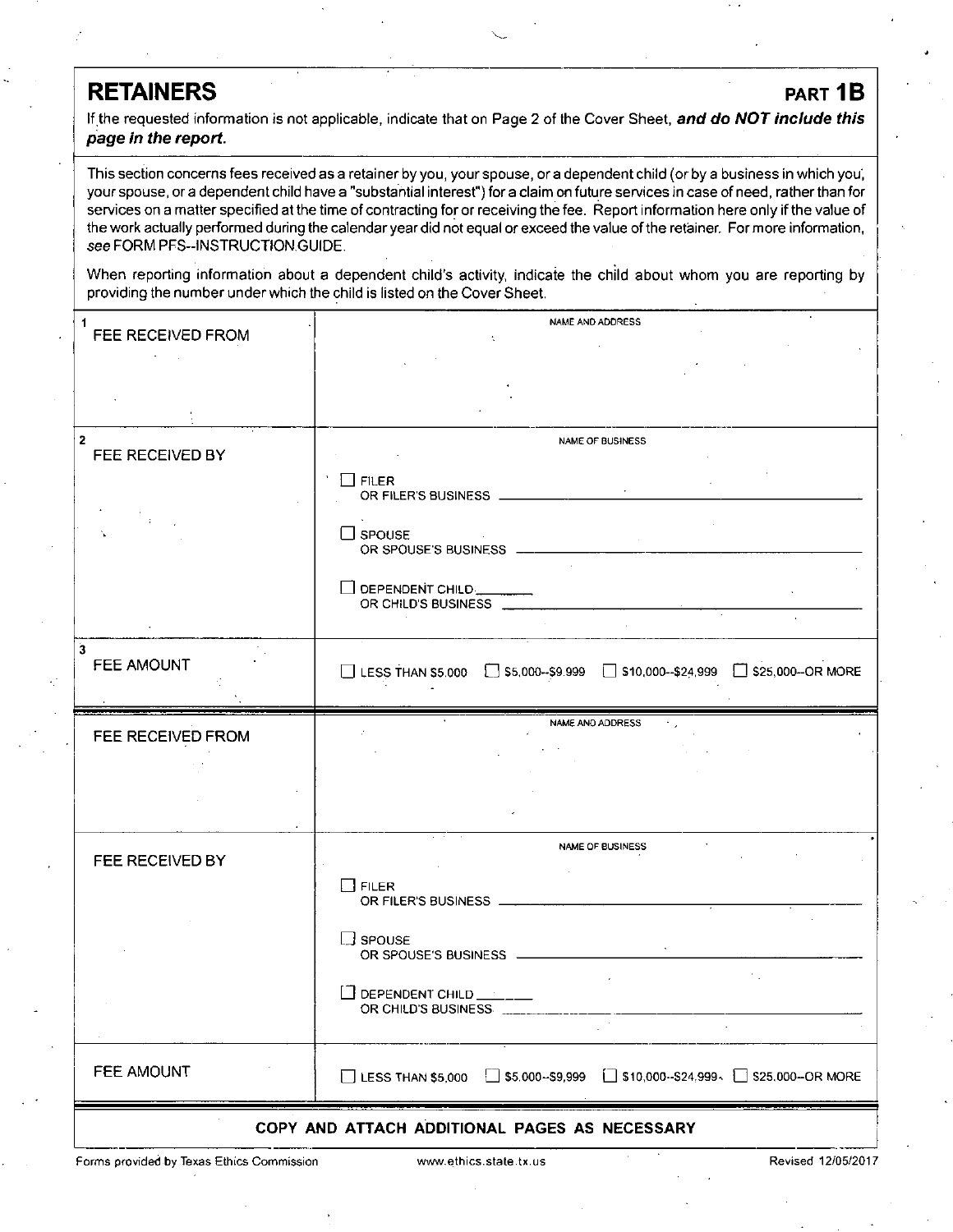### **STOCK** PART 2

**If the requested information is not applicable, indicate that on Page 2 of the Cover Sheet, and do NOT include this page in the report.** 

List each business entity in which you, your spouse, or a dependent child held or acquired stock during the calendar year and indicate the category of the number of shares held or acquired. If some or all of the stock was sold, also indicate the category of the amount of the net gain or loss realized from the sale. For more information, see FORM PFS--INSTRUCTION GUIDE.

When reporting information about a dependent child's activity, indicate the child about whom you are reporting by providing the number under which the child is listed on the Cover Sheet.

| <sup>1</sup> BUSINESS ENTITY           |                    |                                               |                         | <b>NAME</b>            |                                                                         |
|----------------------------------------|--------------------|-----------------------------------------------|-------------------------|------------------------|-------------------------------------------------------------------------|
| <sup>2</sup> STOCK HELD OR ACQUIRED BY |                    | $\Box$ Filer                                  | SPOUSE                  | DEPENDENT CHILD ______ |                                                                         |
| <sup>3</sup> NUMBER OF SHARES          |                    | $\Box$ LESS THAN 100                          | 100 TO 499              | $\Box$ 500 TO 999      | $\begin{array}{ c c c c c c } \hline \end{array}$ 1,000 TO 4,999        |
|                                        |                    | $\Box$ 5,000 TO 9,999                         | $\pm$ 10,000 OR MORE    |                        |                                                                         |
| 4 IF SOLD                              | NET GAIN           | $\Box$ LESS THAN \$5,000                      | $\Box$ \$5,000--\$9,999 | □ \$10,000--\$24,999   | $\lfloor$ \$25,000 - OR MORE                                            |
|                                        | $\square$ NET LOSS |                                               |                         |                        |                                                                         |
| <b>BUSINESS ENTITY</b>                 |                    |                                               |                         | <b>NAME</b>            |                                                                         |
| STOCK HELD OR ACQUIRED BY              |                    | $\Box$ FILER                                  | SPOUSE                  | DEPENDENT CHILD        |                                                                         |
| <b>NUMBER OF SHARES</b>                |                    | $\Box$ LESS THAN 100                          | $\Box$ 100 TO 499.      | $\Box$ 500 TO 999      | $11.000$ TO 4.999                                                       |
|                                        |                    | $\Box$ 5.000 TO 9,999                         | 10,000 OR MORE          |                        |                                                                         |
| IF SOLD                                | $\Box$ NET GAIN    | $\Box$ LESS THAN \$5,000                      | $\Box$ \$5.000-\$9,999  |                        | $\Box$ \$10,000--\$24,999 $\Box$ \$25,000-OR MORE                       |
|                                        | _  NET LOSS        |                                               |                         |                        |                                                                         |
| <b>BUSINESS ENTITY</b>                 |                    |                                               |                         | <b>NAME</b>            |                                                                         |
| STOCK HELD OR ACQUIRED BY              |                    | $\Box$ FILER.                                 | $\square$ spouse        | DEPENDENT CHILD ______ |                                                                         |
| <b>NUMBER OF SHARES</b>                |                    | LESS THAN 100                                 | $\Box$ 100 TO 499       | $\bigcup$ 500 TO 999   | $\Box$ 1,000 TO 4,999                                                   |
|                                        |                    | 5,000 TO 9,999                                | $10,000$ OR MORE        |                        |                                                                         |
| IF SOLD                                | NET GAIN           | LESS THAN \$5,000                             |                         |                        | □ \$5,000-\$9,999 · □ \$10,000--\$24.999 · □ \$25,000--OR MORE          |
|                                        | <b>NET LOSS</b>    |                                               |                         |                        |                                                                         |
| <b>BUSINESS ENTITY</b>                 |                    |                                               |                         | <b>NAME</b>            |                                                                         |
| STOCK HELD OR ACQUIRED BY              |                    | <b>I</b> FILER                                | $\Box$ SPOUSE           | DEPENDENT CHILD        |                                                                         |
| <b>NUMBER OF SHARES</b>                |                    | LESS THAN 100                                 | 100 TO 499              | $\Box$ 500 TO 999      | $\Box$ 1,000 TO 4,999                                                   |
|                                        |                    | $\Box$ 5,000 TO 9,999                         | 10,000 OR MORE          |                        |                                                                         |
| IF SOLD                                | NET GAIN           | $\Box$ LESS THAN \$5,000                      |                         |                        | $\Box$ \$5,000-\$9,999 $\Box$ \$10,000-\$24,999 $\Box$ \$25,000-OR MORE |
|                                        | $\Box$ NET LOSS    |                                               |                         |                        |                                                                         |
| <b>BUSINESS ENTITY</b>                 |                    |                                               |                         | <b>NAME</b>            |                                                                         |
| STOCK HELD OR ACQUIRED BY              |                    | <b>FILER</b><br>- 1                           | SPOUSE                  | DEPENDENT CHILD        |                                                                         |
|                                        |                    |                                               |                         |                        |                                                                         |
| NUMBER OF SHARES                       |                    | <b>LESS THAN 100</b>                          | 100 TO 499              | 500 TO 999             | $\Box$ 1.000 TO 4.999                                                   |
|                                        |                    | 5.000 TO 9,999                                | 10,000 OR MORE          |                        |                                                                         |
| IF SOLD                                | NET GAIN           | LESS THAN \$5,000                             | US5,000--\$9,999        | \$10,000 - \$24,999    | $\lfloor$ \$25,000-OR MORE                                              |
|                                        | <b>NET LOSS</b>    | COPY AND ATTACH ADDITIONAL PAGES AS NECESSARY |                         |                        |                                                                         |

Forms provided by Texas Ethics Commission www.ethics.state.tx.us **Revised 12/05/2017** Revised 12/05/2017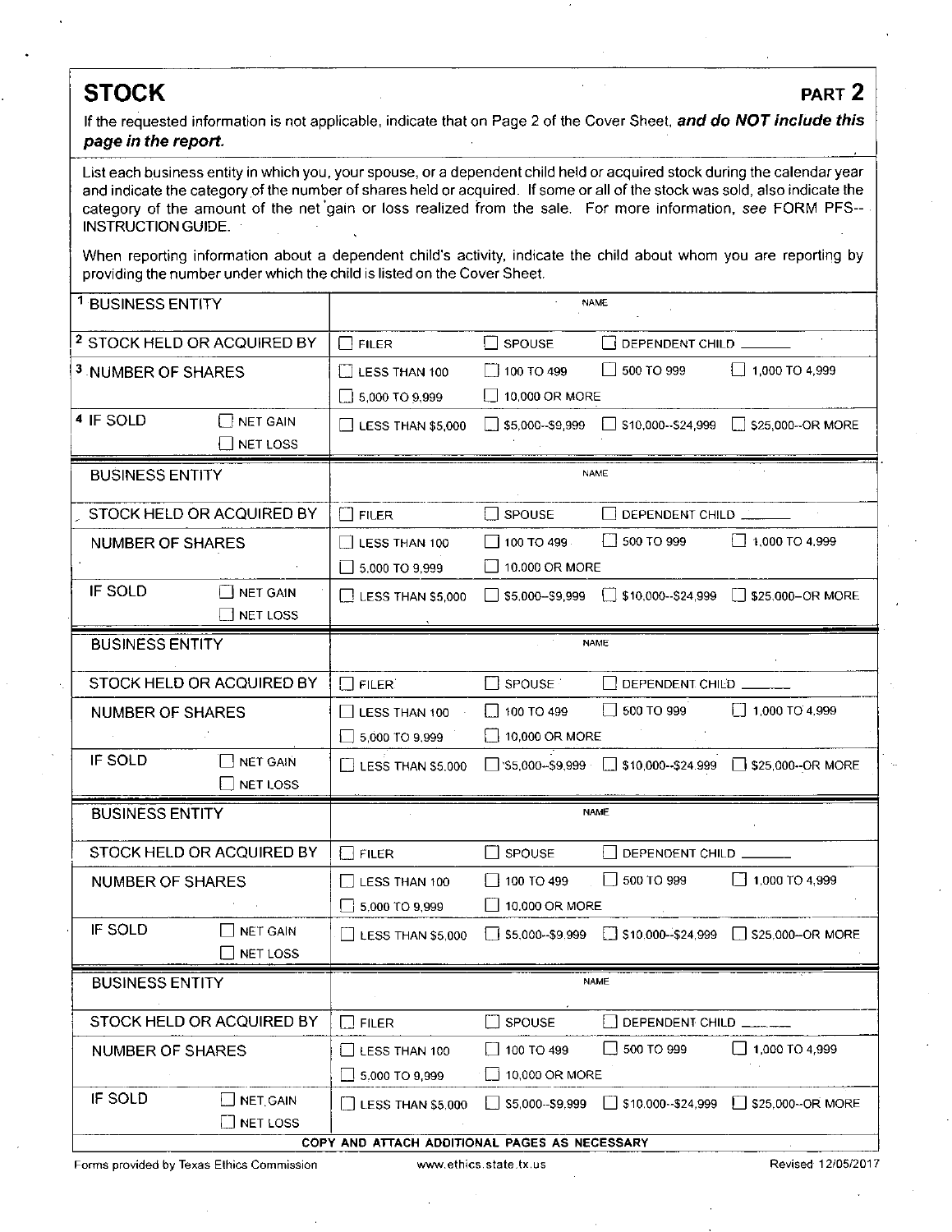# BONDS, NOTES & OTHER COMMERCIAL PAPER PART 3

If the requested information is not applicable, indicate that on Page 2 of the Cover Sheet, and do NOT include this page in the report.

List all bonds, notes, and other commercial paper held or acquired by you, your spouse, or a dependent child during the calendar year. If sold, indicate the category of the amount of the net gain or loss realized from the sale. For more information, see FORM PFS-INSTRUCTION GUIDE.

When reporting information about a dependent child's activity, indicate the child about whom you are reporting by providing the number under which the child is listed on the Cover Sheet.

| $\Box$ FILER<br>Ą.       | ] SPOUSE               | $\Box$ DEPENDENT CHILD                    |                                                                                                                                                                                                |
|--------------------------|------------------------|-------------------------------------------|------------------------------------------------------------------------------------------------------------------------------------------------------------------------------------------------|
|                          |                        |                                           |                                                                                                                                                                                                |
| $\Box$ LESS THAN \$5,000 |                        |                                           |                                                                                                                                                                                                |
|                          |                        |                                           |                                                                                                                                                                                                |
|                          |                        |                                           |                                                                                                                                                                                                |
|                          |                        |                                           |                                                                                                                                                                                                |
|                          | $\tau_{\rm c}^{\rm c}$ |                                           |                                                                                                                                                                                                |
|                          |                        |                                           |                                                                                                                                                                                                |
|                          |                        |                                           |                                                                                                                                                                                                |
|                          |                        |                                           |                                                                                                                                                                                                |
|                          |                        |                                           |                                                                                                                                                                                                |
| $\Box$ FILER             | SPOUSE                 | $\Box$ DEPENDENT CHILD                    |                                                                                                                                                                                                |
|                          |                        |                                           |                                                                                                                                                                                                |
|                          |                        |                                           |                                                                                                                                                                                                |
|                          |                        |                                           |                                                                                                                                                                                                |
|                          |                        |                                           |                                                                                                                                                                                                |
|                          | $\Box$ FILER           | $\Box$ SPOUSE<br>$\Box$ LESS THAN \$5,000 | □ \$5,000--\$9,999 □ \$10,000--\$24,999 □ \$25,000--OR MORE<br>DEPENDENT CHILD<br>◯ \$5,000--\$9,999 ◯ \$10,000--\$24,999 ◯ \$25,000--OR MORE<br>COPY AND ATTACH ADDITIONAL PAGES AS NECESSARY |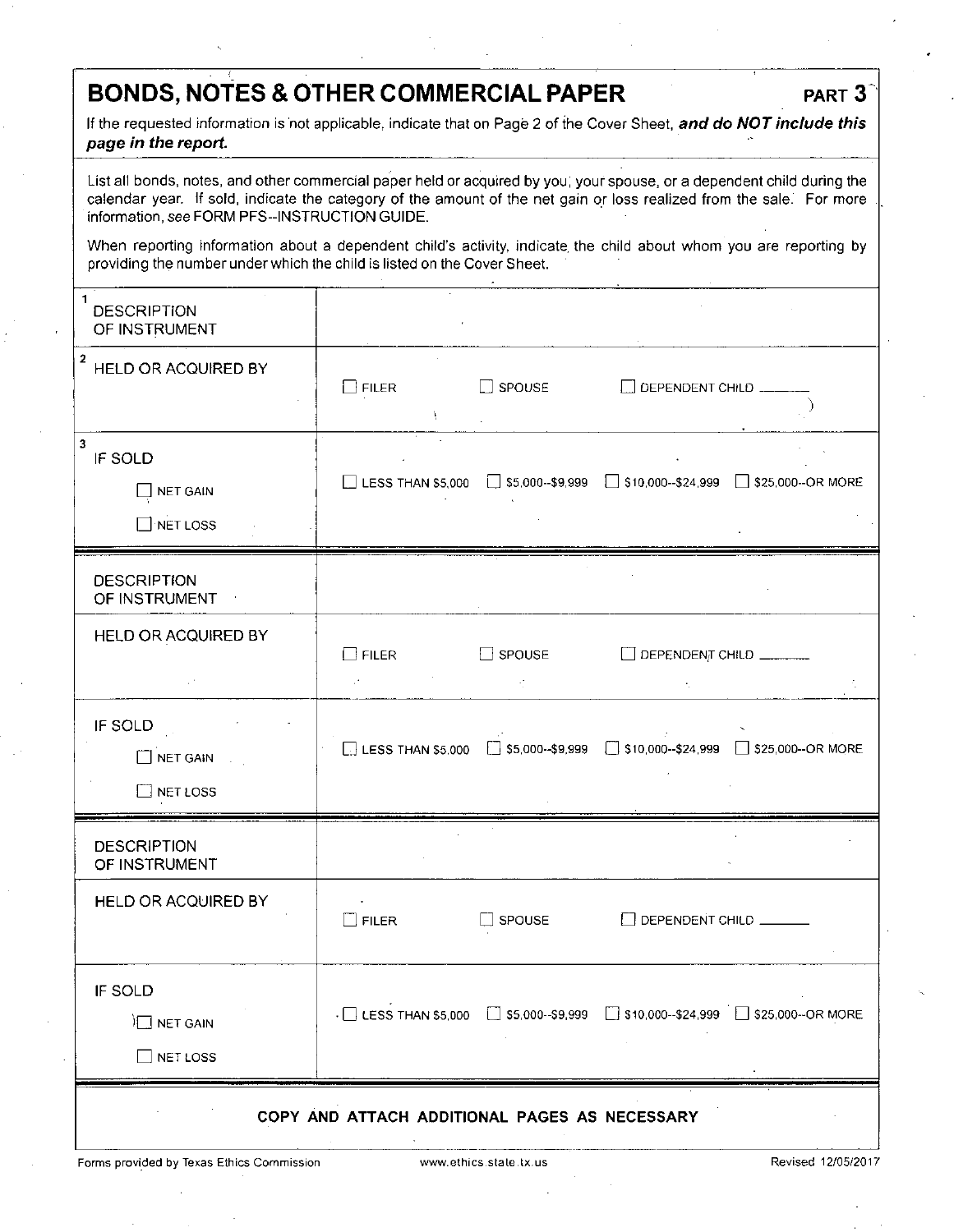### **MUTUALFUNDS PART 4**

If the requested information is not applicable, indicate that on Page 2 of the Cover Sheet, and do NOT include this page in the report.

List each mutual fund and the number of shares in that mutual fund that you, your spouse, or a dependent child held or acquired during the calendar year and indicate the category of the number of shares of mutual.funds held or acquired. If some or all of the shares of a mutual fund were sold, also indicate the category of the amount of the net gain or loss realized from the sale. For more information, see FORM PFS-INSTRUCTION GUIDE.

When reporting information about a dependent child's activity, indicate the child about whom you are reporting by providing the number under which the child is listed on the Cover Sheet.

| 1 MUTUAL FUND                                       |                                               | <b>NAME</b>             |                                            |                                                             |
|-----------------------------------------------------|-----------------------------------------------|-------------------------|--------------------------------------------|-------------------------------------------------------------|
|                                                     | $\bullet$                                     |                         |                                            |                                                             |
| 2 SHARES OF MUTUAL FUND<br>HELD OR ACQUIRED BY      | $\square$ FILER                               | $\Box$ SPOUSE           | DEPENDENT CHILD                            |                                                             |
| 3 NUMBER OF SHARES<br>OF MUTUAL FUND                | $\Box$ LESS THAN 100                          | $\Box$ 100 TO 499       | 500 TO 999                                 | $\Box$ 1,000 TO 4,999                                       |
|                                                     | 5,000 TO 9,999                                | $\Box$ 10.000 OR MORE   |                                            |                                                             |
| 4 IF SOLD<br><b>NET GAIN</b>                        | $\Box$ LESS THAN \$5,000                      |                         |                                            | □ \$5,000--\$9,999 □ \$10,000--\$24,999 □ \$25,000--OR MORE |
| $\exists$ NET LOSS                                  |                                               |                         |                                            |                                                             |
| MUTUAL FUND                                         |                                               |                         | <b>NAME</b>                                |                                                             |
|                                                     |                                               |                         |                                            |                                                             |
| <b>SHARES OF MUTUAL FUND</b><br>HELD OR ACQUIRED BY | $\Box$ FILER                                  | $\Box$ SPOUSE           | $\lfloor$ DEPENDENT CHILD                  |                                                             |
| <b>NUMBER OF SHARES</b><br>OF MUTUAL FUND           | LESS THAN 100                                 | □ 100 TO 499            | 500 TO 999                                 | $\Box$ 1,000 TO 4,999                                       |
|                                                     | □ 5,000 TO 9,999                              | $\Box$ 10,000 OR MORE   |                                            |                                                             |
| IF SOLD<br><b>NET GAIN</b><br>$\Box$ NET LOSS       | $\Box$ LESS THAN \$5,000                      | 55,000--\$9,999         | $\Box$ \$10,000--\$24,999                  | $\Box$ \$25,000-OR MORE                                     |
| MUTUAL FUND                                         |                                               |                         | <b>NAME</b>                                |                                                             |
|                                                     |                                               |                         |                                            |                                                             |
| SHARES OF MUTUAL FUND<br>HELD OR ACQUIRED BY        | $\square$ FILER                               | $\Box$ SPOUSE           | $\exists$ DEPENDENT CHILD $\_\_\_\_\_\_\_$ |                                                             |
| NUMBER OF SHARES<br>OF MUTUAL FUND                  | LESS THAN 100                                 | 100 TO 499              | 500 TO 999                                 | 1,000 TO 4,999                                              |
|                                                     | 5,000 TO 9,999                                | 10,000 OR MORE          |                                            |                                                             |
| IF SOLD<br>NET GAIN                                 | $\Box$ LESS THAN \$5,000                      | $\Box$ \$5,000--\$9,999 | \$10,000--\$24,999                         | \$25,000-OR MORE                                            |
| NET LOSS                                            |                                               |                         |                                            |                                                             |
|                                                     | COPY AND ATTACH ADDITIONAL PAGES AS NECESSARY |                         |                                            |                                                             |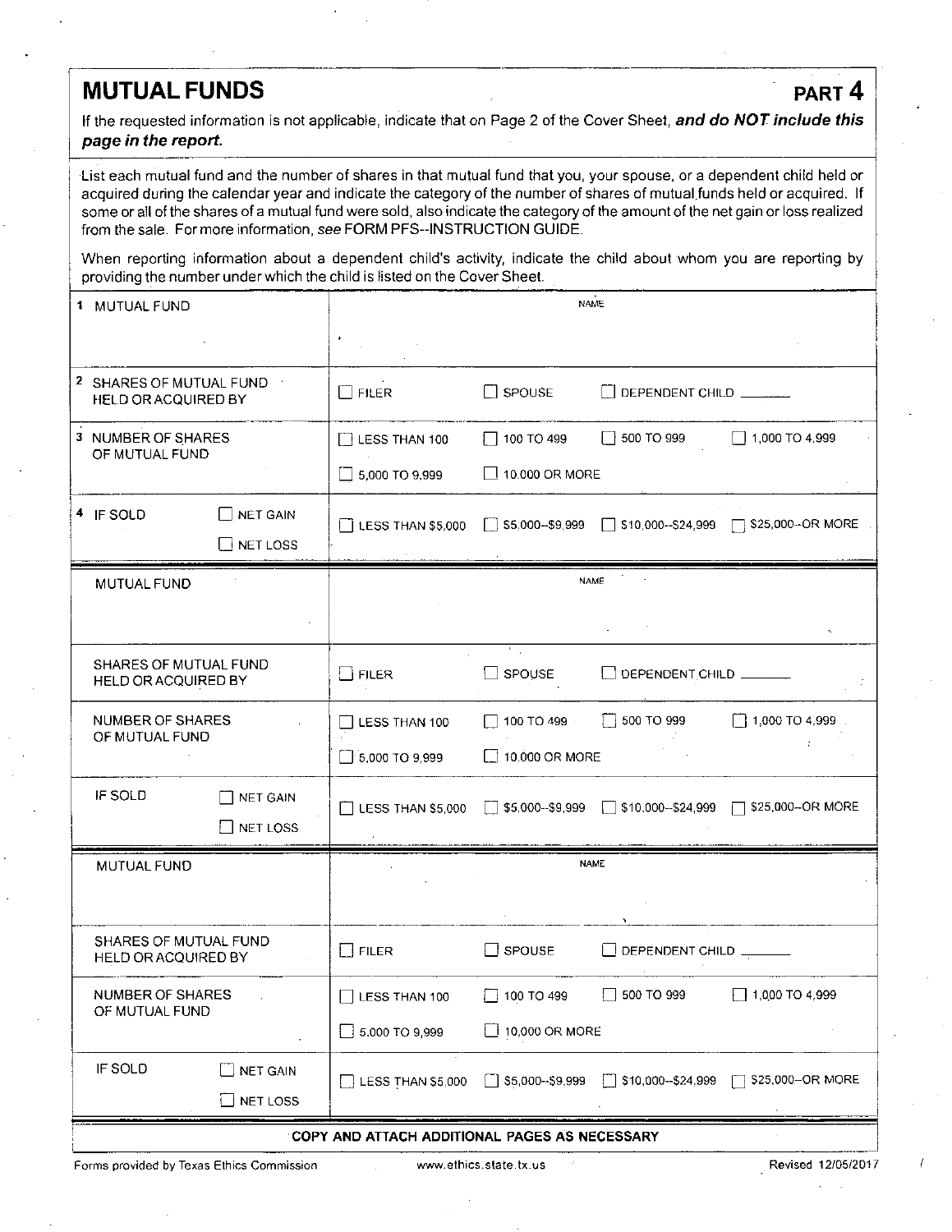| INCOME FROM INTEREST, DIVIDENDS, ROYALTIES & RENTS | PART 5 |
|----------------------------------------------------|--------|
|----------------------------------------------------|--------|

If the requested information is not applicable, indicate that on Page 2 of the Cover Sheet, and do NOT include this page in the report.

List each source of income you, your spouse, or a dependent child received in excess of \$500 that was derived from interest, dividends, royalties, and rents during the calendar year and indicate the category of the amount of the income. For more information, see FORM PFS-INSTRUCTION GUIDE.

When reporting information about a dependent child's activity, indicate the child about whom you are reporting by providing the number under which the child is listed on the Cover Sheet.

| 1<br>SOURCE OF INCOME       |                                                |                         | NAME AND ADDRESS                                                |
|-----------------------------|------------------------------------------------|-------------------------|-----------------------------------------------------------------|
| Publicly held corporation   |                                                |                         |                                                                 |
|                             |                                                |                         |                                                                 |
| 2<br><b>RECEIVED BY</b>     | $\Box$ FILER                                   | $\Box$ SPOUSE           | DEPENDENT CHILD                                                 |
| 3<br><b>AMOUNT</b>          | $\Box$ \$500-\$4,999                           |                         | 55,000--\$9,999 510,000--\$24,999 525,000--OR MORE              |
| SOURCE OF INCOME<br>J       |                                                |                         | NAME AND ADDRESS                                                |
| . Publicly held corporation |                                                |                         |                                                                 |
| <b>RECEIVED BY</b>          | $\Box$ FILER                                   | SPOUSE                  | DEPENDENT CHILD                                                 |
| <b>AMOUNT</b>               | \$500--\$4.999                                 | $\Box$ \$5,000--\$9,999 | $\Box$ \$10,000--\$24,999<br>525,000--OR MORE                   |
| SOURCE OF INCOME            |                                                |                         | NAME AND ADDRESS                                                |
| Publicly held corporation   |                                                |                         |                                                                 |
| RECEIVED BY                 | $\Box$ FILER                                   | $\Box$ SPOUSE           | DEPENDENT CHILD                                                 |
| <b>AMOUNT</b>               | $5500 - 54,999$                                |                         | □ \$5,000--\$9,999 · □ \$10,000--\$24,999 · □ \$25,000--OR MORE |
|                             | COPY AND ATTACH ADDITIONAL PAGES AS NECESSARY. |                         |                                                                 |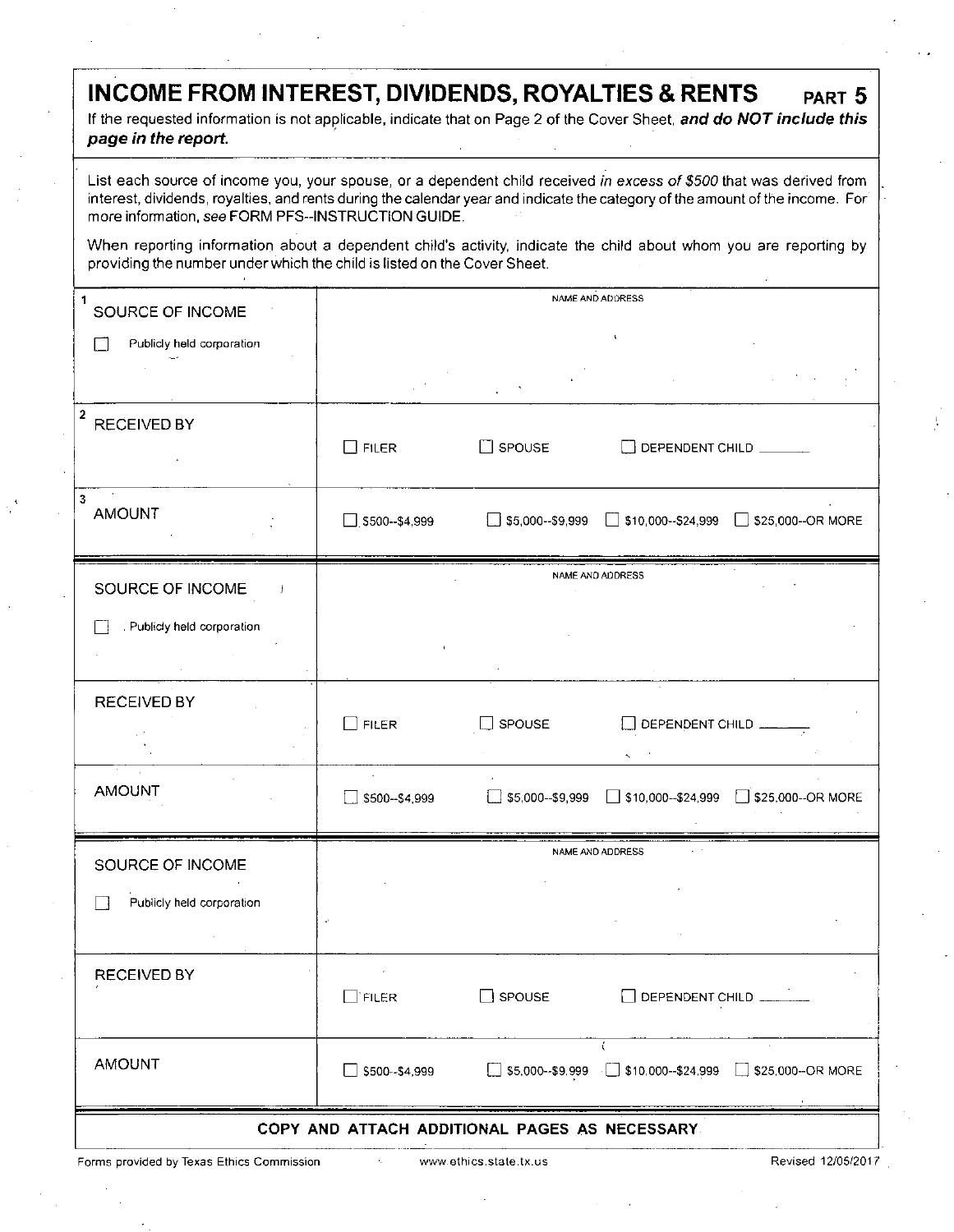### PERSONAL NOTES AND LEASE AGREEMENTS PART 6

If the requested information is not applicable, indicate that on Page 2 of the Cover Sheet, and do NOT include this page in the report.

Identify each guarantor of a loan and each person or financial institution to whom you, your spouse, or a dependent child had a total financial liability of more than \$1,000 in the form of a personal note or notes or lease agreement at any time during the calendar year and indicate the category of the amount of the liability. For more information, see FORM PFS-INSTRUCTION GUIDE.

When reporting information about a dependent child's activity, indicate the child about whom you are reporting by providing the number under which the child is listed on the Cover Sheet.

| $\mathbf{1}$<br>PERSON OR INSTITUTION<br><b>HOLDING NOTE OR</b><br>LEASE AGREEMENT |                                               |                         |                                                                     |
|------------------------------------------------------------------------------------|-----------------------------------------------|-------------------------|---------------------------------------------------------------------|
| 2<br><b>LIABILITY OF</b>                                                           | $\Box$ FILER                                  | $\Box$ SPOUSE           | DEPENDENT CHILD                                                     |
| $\mathbf{3}$<br><b>GUARANTOR</b>                                                   |                                               |                         |                                                                     |
| 4<br><b>AMOUNT</b>                                                                 | $\Box$ \$1,000--\$4,999                       | $\Box$ \$5,000--\$9,999 | $\Box$ \$10,000--\$24,999<br>S25,000-OR MORE                        |
| PERSON OR INSTITUTION<br><b>HOLDING NOTE OR</b><br><b>LEASE AGREEMENT</b>          |                                               |                         |                                                                     |
| <b>LIABILITY OF</b>                                                                | $\Box$ FILER                                  | $\Box$ SPOUSE           | DEPENDENT CHILD                                                     |
| $\sim 10^{11}$<br><b>GUARANTOR</b>                                                 |                                               | ÷.                      | пđ.<br>V.                                                           |
| <b>AMOUNT</b>                                                                      | \$1,000 -- \$4,999<br>$\perp$                 |                         | $\Box$ \$5,000-\$9,999 $\Box$ \$10,000--\$24,999<br>S25,000-OR MORE |
| PERSON OR INSTITUTION<br><b>HOLDING NOTE OR</b><br><b>LEASE AGREEMENT</b>          |                                               |                         |                                                                     |
| LIABILITY OF                                                                       | $\Box$ FILER                                  | SPOUSE                  | DEPENDENT CHILD                                                     |
| <b>GUARANTOR</b>                                                                   |                                               |                         |                                                                     |
| AMOUNT                                                                             | S1,000--\$4,999                               |                         | S5,000--\$9,999 S10,000--\$24,999 S25,000--OR MORE                  |
|                                                                                    | COPY AND ATTACH ADDITIONAL PAGES AS NECESSARY |                         |                                                                     |

Forms provided by Texas Ethics Commission www.ethics.state.tx.us Revised 12/05/2017

 $\mathcal{L}_\alpha$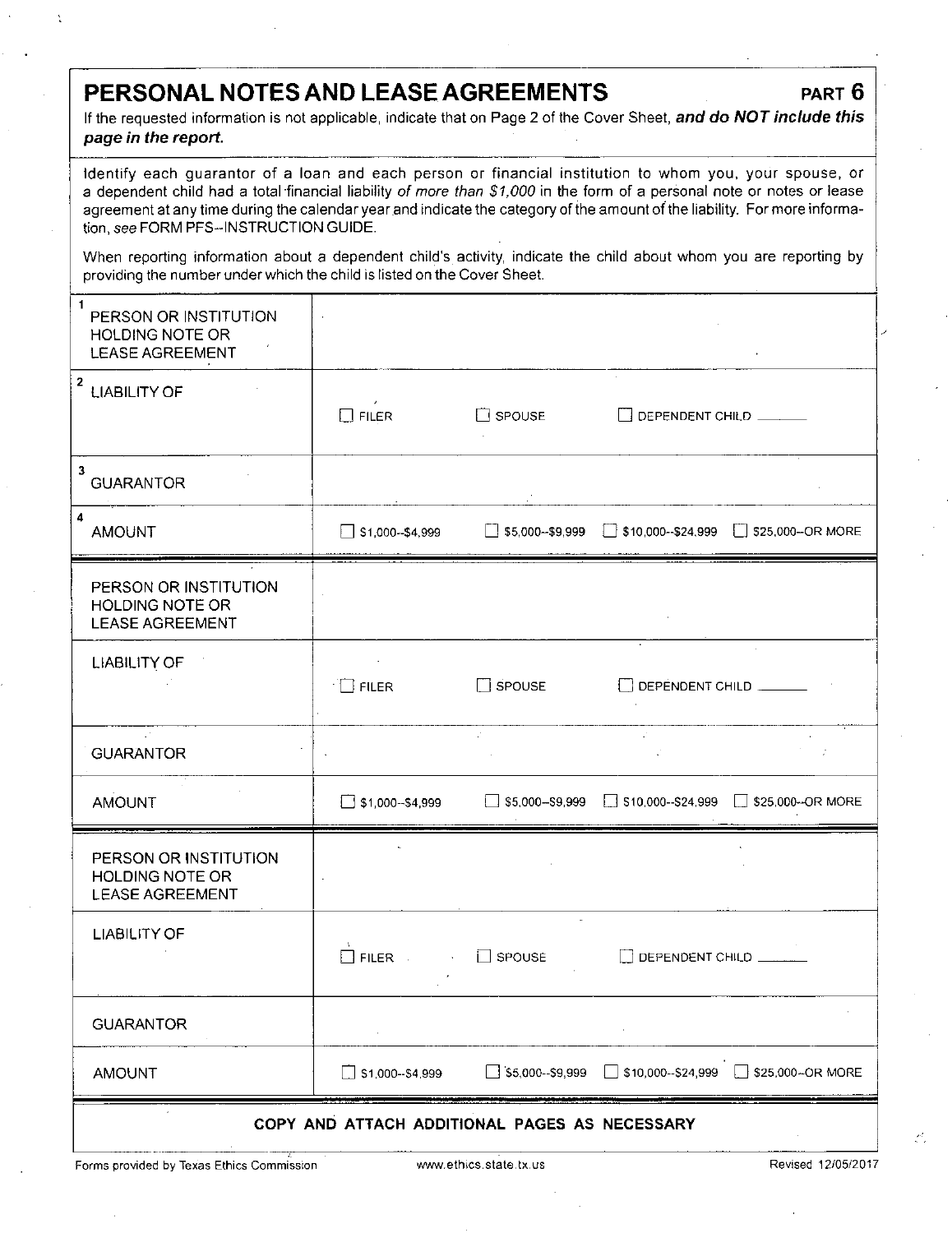| <b>INTERESTS IN REAL PROPERTY</b> |  |  | PART 7A |
|-----------------------------------|--|--|---------|
|-----------------------------------|--|--|---------|

If the requested information is not applicable, indicate that on Page 2 of the Cover Sheet, and do NOT include this page in the report.

Describe all beneficial interests in real property held or acquired by you, your spouse, or a dependent child during the calendar year. If the interest was sold, also indicate the category of the amount of the net gain or loss realized from the sale. For an explanation of "beneficial interest" and other specific directions for completing this section, see FORM PFS--INSTRUCTION GUIDE.

When reporting information about a dependent child's activity, indicate the child about whom you are reporting by providing the number under which the child is listed on the Cover Sheet.

| 1<br><b>HELD OR ACQUIRED BY</b>                                                                           | $\Box$ FILER      | SPOUSE        | DEPENDENT CHILD                                                            |
|-----------------------------------------------------------------------------------------------------------|-------------------|---------------|----------------------------------------------------------------------------|
| <sup>2</sup> STREETADDRESS<br>NOT AVAILABLE                                                               |                   |               | STREET ADDRESS, INCLUDING CITY, COUNTY, AND STATE                          |
| <sup>3</sup> DESCRIPTION<br>LOTS<br>ACRES 1                                                               |                   |               | NUMBER OF LOTS OR ACRES AND NAME OF COUNTY WHERE LOCATED                   |
| 4<br>NAMES OF PERSONS<br><b>RETAINING AN INTEREST</b><br>│ │ NOT APPLICABLE<br>(SEVERED MINERAL INTEREST) |                   |               |                                                                            |
| 5<br><b>IF SOLD</b><br>$\Box$ NET GAIN<br><b>NET LOSS</b>                                                 | LESS THAN \$5,000 |               | $\Box$ \$5,000--\$9,999 $\Box$ \$10,000--\$24,999 $\Box$ \$25,000--OR MORE |
| HELD OR ACQUIRED BY                                                                                       | $\square$ FILER   | <b>SPOUSE</b> | DEPENDENT CHILD                                                            |
|                                                                                                           |                   |               |                                                                            |
| <b>STREET ADDRESS</b><br>NOT AVAILABLE                                                                    |                   |               | STREET ADDRESS, INCLUDING CITY, COUNTY, AND STATE                          |
| <b>DESCRIPTION</b>                                                                                        |                   |               | NUMBER OF LOTS OR ACRES AND NAME OF COUNTY WHERE LOCATED                   |
| LOTS<br><b>ACRES</b>                                                                                      |                   |               |                                                                            |
| NAMES OF PERSONS<br><b>RETAINING AN INTEREST</b><br>NOT APPLICABLE<br>(SEVERED MINERAL INTEREST)          |                   |               |                                                                            |
| IF SOLD<br>NET GAIN<br>NET LOSS -                                                                         |                   |               | ULESS THAN \$5,000 US5,000--\$9,999 US10,000--\$24,999 US25,000--OR MORE   |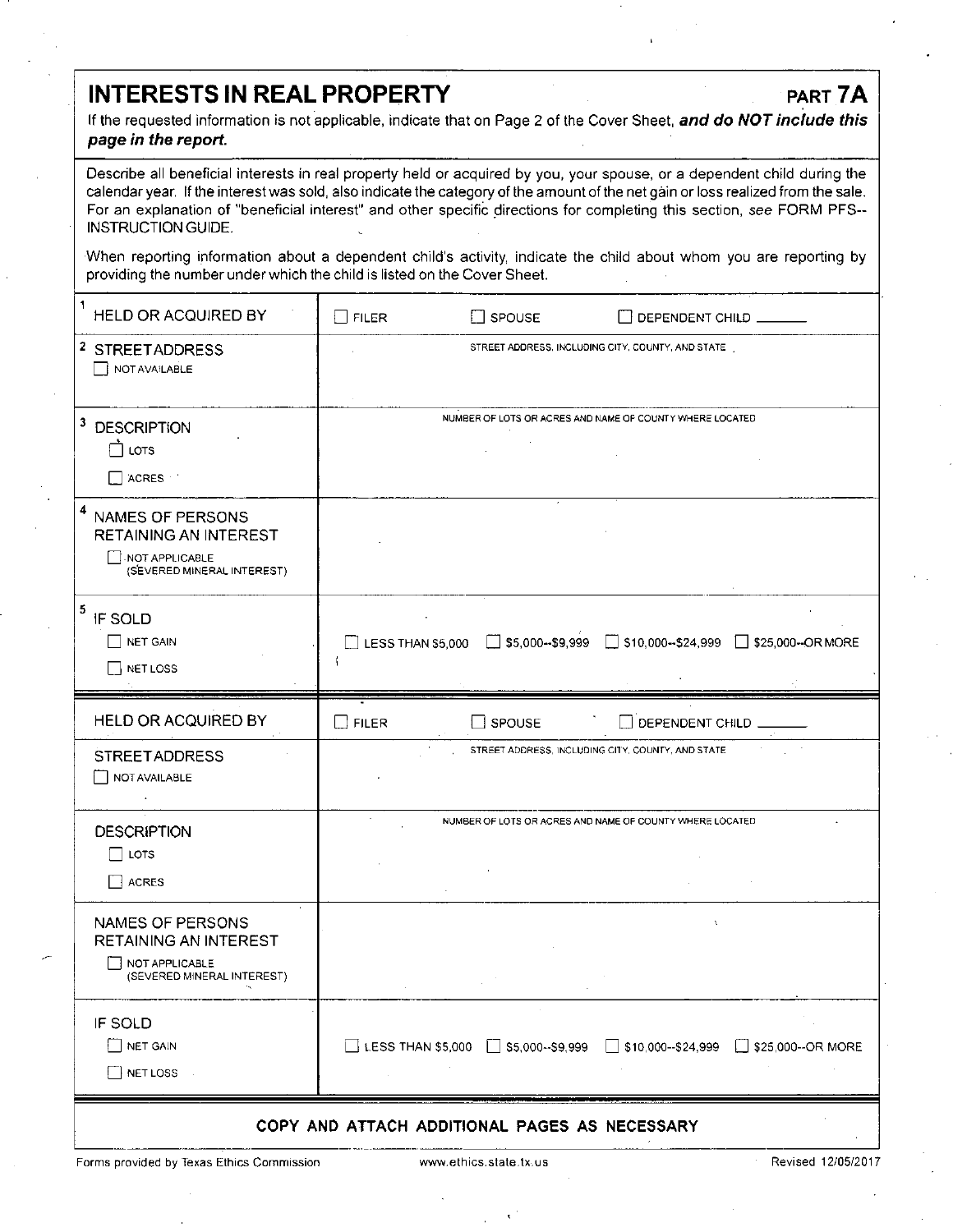### INTERESTS IN BUSINESS ENTITIES FART 7B

If the requested information is not applicable, indicate that on Page 2 of the Cover Sheet, and do NOT include this page in the report.

Describe all beneficial interests in business entities held or acquired by you, your spouse, or a dependent child during the calendar year If the interest was sold, also indicate the category of the amount of the net gain or loss realized from the sale. For an explanation of "beneficial interest" and other specific directions for completing this section, see FORM PFS-INSTRUCTION GUIDE.

When reporting information about a dependent child's activity, indicate the child about whom you are reporting by providing the number under which the child is listed on the Cover Sheet.

| 1<br>HELD OR ACQUIRED BY                  | $\square$ FILER  | $\square$ SPOUSE                              |  | $\Box$ DEPENDENT CHILD $\_\_\_\_\_\$ |                                                                               |
|-------------------------------------------|------------------|-----------------------------------------------|--|--------------------------------------|-------------------------------------------------------------------------------|
| 2<br><b>DESCRIPTION</b>                   | NAME AND ADDRESS |                                               |  |                                      |                                                                               |
|                                           |                  |                                               |  |                                      |                                                                               |
|                                           |                  |                                               |  |                                      |                                                                               |
| 3                                         |                  |                                               |  |                                      |                                                                               |
| IF SOLD<br>$\Box$ NET GAIN                |                  |                                               |  |                                      | UESS THAN \$5,000 G \$5,000--\$9,999 G \$10,000--\$24,999 G \$25,000--OR MORE |
| $\Box$ NET LOSS                           |                  |                                               |  |                                      |                                                                               |
|                                           |                  |                                               |  |                                      |                                                                               |
| HELD OR ACQUIRED BY                       | $\square$ FILER  | $\Box$ SPOUSE                                 |  | DEPENDENT CHILD                      |                                                                               |
| <b>DESCRIPTION</b>                        |                  |                                               |  | NAME AND ADDRESS                     |                                                                               |
|                                           |                  |                                               |  |                                      |                                                                               |
|                                           |                  |                                               |  |                                      |                                                                               |
| IF SOLD                                   |                  |                                               |  |                                      |                                                                               |
| $\Box$ NET GAIN                           |                  |                                               |  |                                      | LESS THAN \$5,000 S5,000-\$9,999 S10,000-\$24,999 S25,000-OR MORE             |
| $\Box$ NET LOSS                           |                  |                                               |  |                                      |                                                                               |
| HELD OR ACQUIRED BY                       | $\square$ filer  | $\Box$ SPOUSE                                 |  | DEPENDENT CHILD                      |                                                                               |
| <b>DESCRIPTION</b>                        |                  |                                               |  | NAME AND ADDRESS                     |                                                                               |
|                                           |                  |                                               |  |                                      |                                                                               |
|                                           |                  |                                               |  |                                      |                                                                               |
|                                           |                  |                                               |  |                                      |                                                                               |
| IF SOLD                                   |                  |                                               |  |                                      | □ LESS THAN S5,000 □ \$5,000-\$9,999 □ \$10,000--\$24,999 □ \$25,000--OR MORE |
| $\Box$ NET GAIN<br>NET LOSS               |                  |                                               |  |                                      |                                                                               |
|                                           |                  |                                               |  |                                      |                                                                               |
|                                           |                  | COPY AND ATTACH ADDITIONAL PAGES AS NECESSARY |  |                                      |                                                                               |
| Forms provided by Texas Ethics Commission |                  | www.ethics.state.tx.us                        |  |                                      | Revised 12/05/2017                                                            |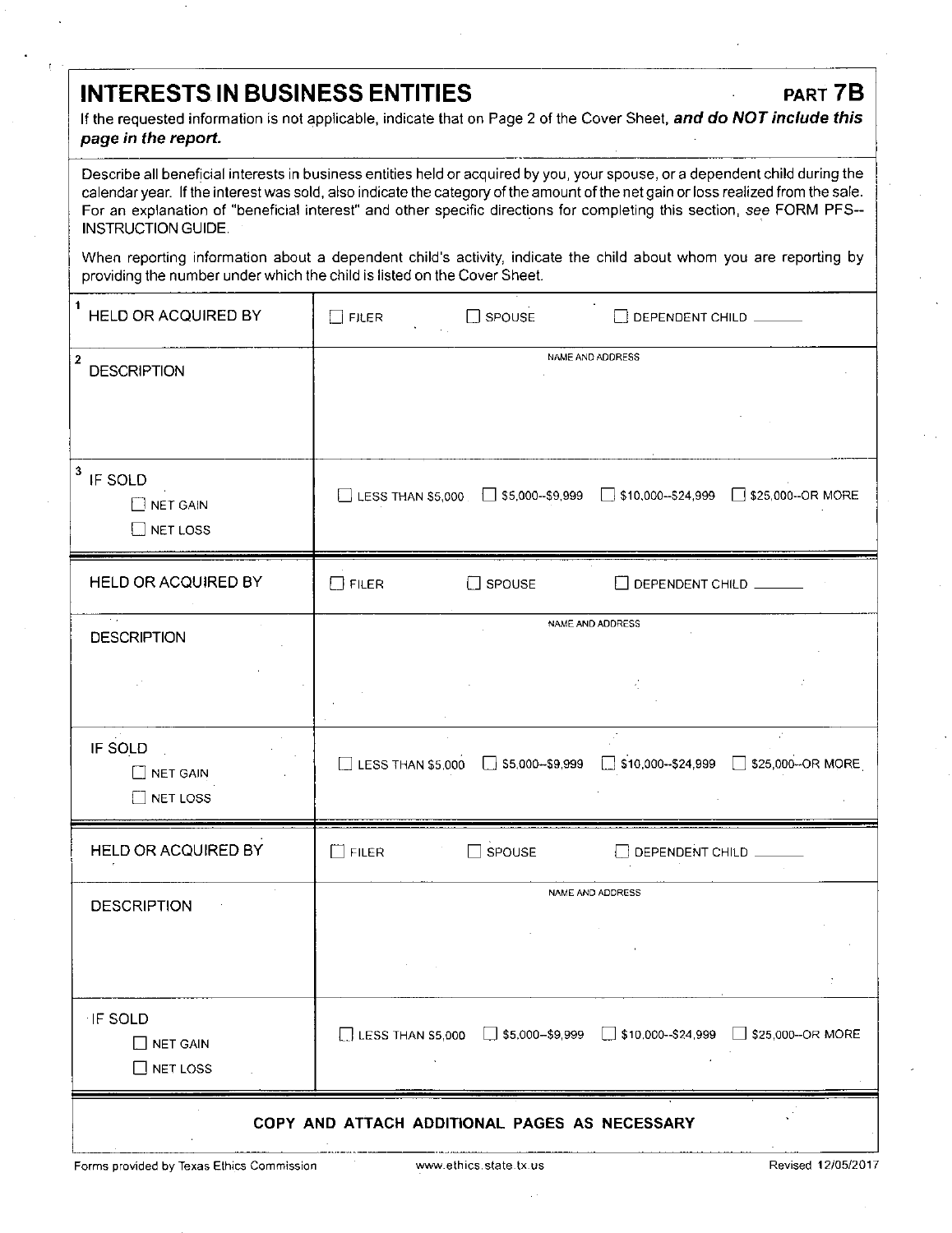### **GIFTS PART 8**

**If the requested information is not applicable, indicate that on Page 2 of the Cover Sheet, and do NOT include this page in the report.** 

Identify any person or organization that has given a gift worth more than \$250 to you, your spouse, or a dependent child, and describe the gift. The description of a gift of cash or a cash equivalent, such as a negotiable instrument or gift certificate, must include a statement of the value of the gift. Do not include: 1) expenditures required to be reported by a person required to be registered as a lobbyist under chapter 305 of the Government Code; 2) political contributions reported as required by law; or 3) gifts given by a person related to the recipient within the second degree by consanguinity or affinity. For more information, see FORM PFS-INSTRUCTION GUIDE.

When reporting information about a dependent child's activity, indicate the child about whom you are reporting by providing the number under which the child is listed on the Cover Sheet.

| $\mathbf{1}$<br><b>DONOR</b>          |                                               |               | NAME AND ADDRESS              |
|---------------------------------------|-----------------------------------------------|---------------|-------------------------------|
|                                       |                                               |               |                               |
|                                       |                                               |               |                               |
|                                       |                                               |               |                               |
|                                       |                                               |               |                               |
| $2$ RECIPIENT                         | $\Box$ FILER                                  |               | SPOUSE DEPENDENT CHILD        |
|                                       |                                               |               |                               |
|                                       |                                               |               |                               |
| 3 <sup>1</sup><br>DESCRIPTION OF GIFT |                                               |               |                               |
|                                       |                                               |               |                               |
|                                       |                                               |               |                               |
| <b>DONOR</b>                          |                                               |               | NAME AND ADDRESS              |
|                                       |                                               |               |                               |
|                                       |                                               |               |                               |
|                                       |                                               |               |                               |
|                                       |                                               |               |                               |
| <b>RECIPIENT</b>                      | $\Box$ FILER                                  | $\Box$ SPOUSE | DEPENDENT CHILD               |
|                                       |                                               |               |                               |
|                                       |                                               |               |                               |
| DESCRIPTION OF GIFT                   |                                               |               |                               |
|                                       |                                               |               |                               |
|                                       |                                               |               |                               |
| <b>DONOR</b>                          |                                               |               | NAME AND ADDRESS              |
|                                       |                                               |               |                               |
|                                       |                                               |               |                               |
|                                       |                                               |               |                               |
|                                       |                                               |               |                               |
| <b>RECIPIENT</b><br>$\mathcal{L}$     | $\Box$ FILER                                  | $\Box$ spouse | DEPENDENT CHILD               |
|                                       |                                               |               |                               |
|                                       |                                               |               |                               |
| DESCRIPTION OF GIFT                   |                                               |               | and the state of the state of |
|                                       |                                               |               |                               |
|                                       |                                               |               |                               |
|                                       | COPY AND ATTACH ADDITIONAL PAGES AS NECESSARY |               |                               |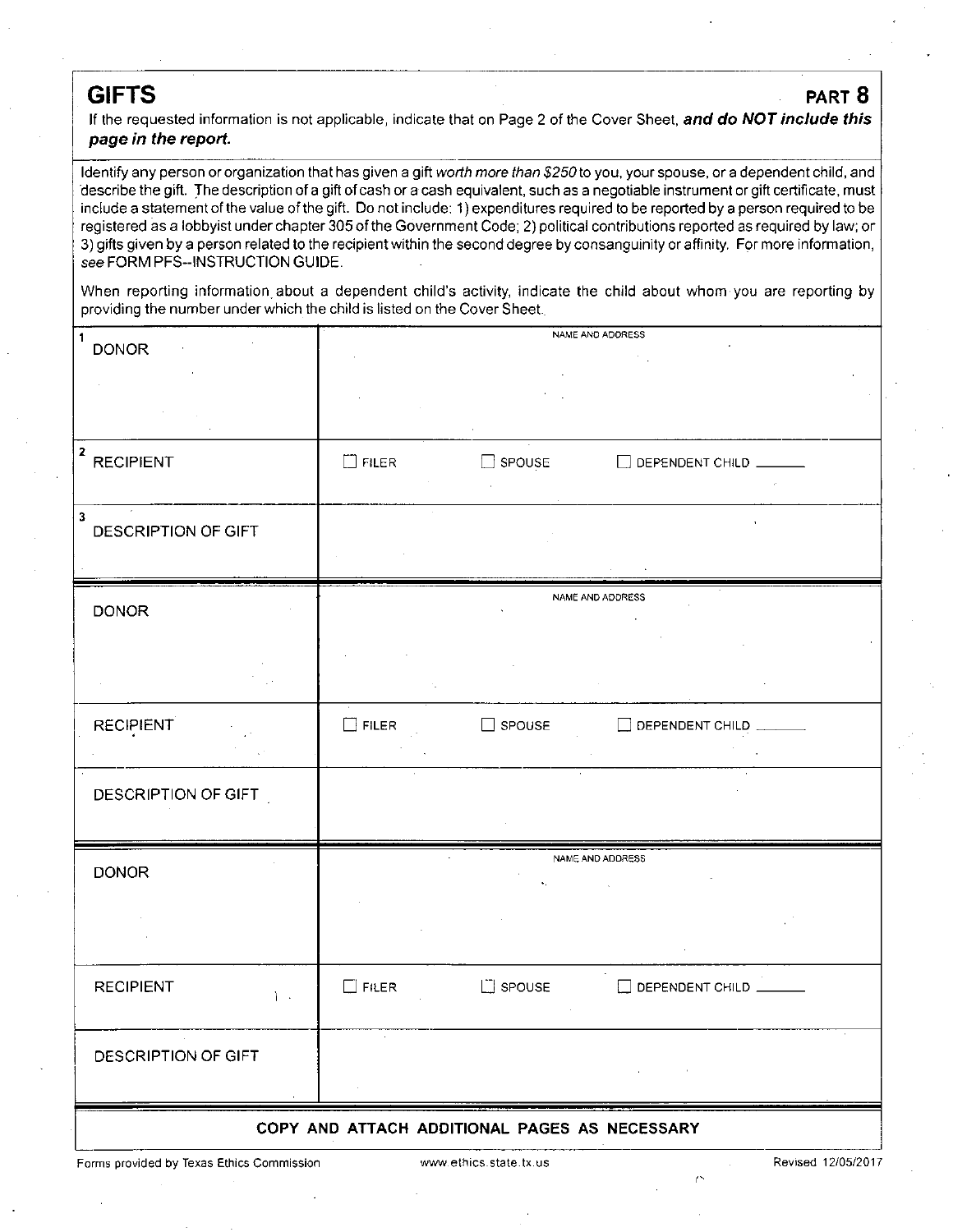### **TRUST INCOME PART 9**

**If the requested information is not applicable, indicate that on Page 2 of the Cover Sheet, and do NOT include this page in the report.** 

Identify each source of income received by you, your spouse, or a dependent child as beneficiary of a trust and indicate the category of the amount of income received. Also identify each asset of the trust from which the beneficiary received more than \$500 in income, if the identity of the asset is known. For more information, see FORM PFS-INSTRUCTION GUIDE.

When reporting information about a dependent child's activity, indicate the child about whom you are reporting by providing the number under which the child is listed on the Cover Sheet.

| 1<br>SOURCE                                                                | NAME OF TRUST                                                                  |
|----------------------------------------------------------------------------|--------------------------------------------------------------------------------|
| $\mathbf{2}$<br><b>BENEFICIARY</b>                                         | $\Box$ SPOUSE<br>$\Box$ FILER<br>$\Box$ DEPENDENT CHILD $\_\_$                 |
| 3<br><b>INCOME</b>                                                         |                                                                                |
| 4<br><b>ASSETS FROM WHICH</b><br>OVER \$500 WAS RECEIVED<br><b>UNKNOWN</b> |                                                                                |
| SOURCE                                                                     | NAME OF TRUST                                                                  |
| <b>BENEFICIARY</b>                                                         | $\Box$ DEPENDENT CHILD $\Box$<br>$\Box$ Filer<br>$\Box$ SPOUSE                 |
| <b>INCOME</b>                                                              | 55,000-\$9,999. S10,000-\$24,999 S25,000-OR MORE<br>$\Box$ LESS THAN \$5,000   |
| ASSETS FROM WHICH<br>OVER \$500 WAS RECEIVED<br>UNKNOWN                    |                                                                                |
| SOURCE                                                                     | NAME OF TRUST                                                                  |
| <b>BENEFICIARY</b>                                                         | $\square$ SPOUSE<br>DEPENDENT CHILD _______<br>$\exists$ FILER<br>$\mathbf{I}$ |
| <b>INCOME</b>                                                              | S5,000--\$9,999<br>S10,000-\$24,999 S25,000-OR MORE<br>LESS THAN \$5,000       |
| <b>ASSETS FROM WHICH</b><br>OVER \$500 WAS RECEIVED                        | ╲                                                                              |
| $\Box$ UNKNOWN                                                             |                                                                                |
|                                                                            | COPY AND ATTACH ADDITIONAL PAGES AS NECESSARY                                  |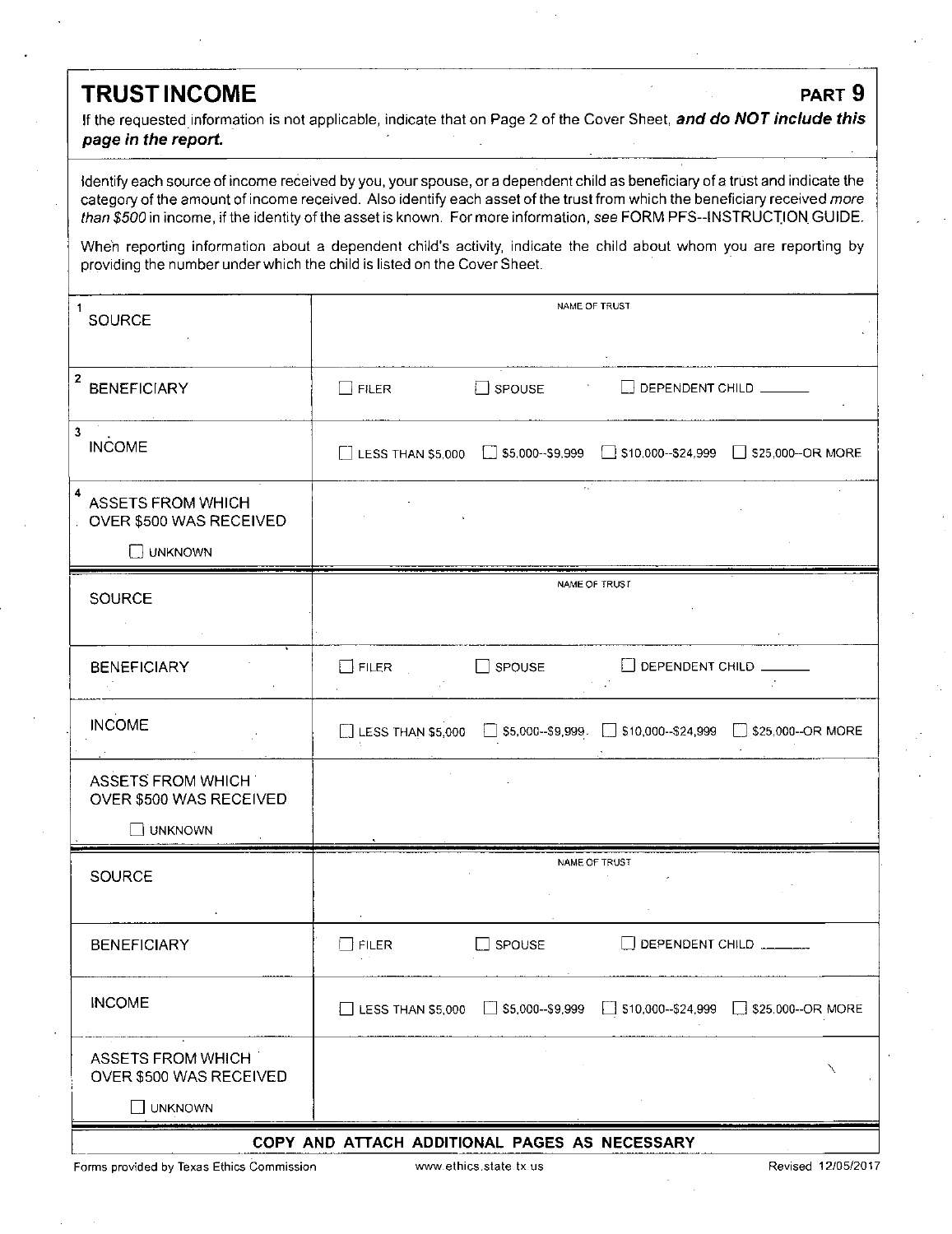|              | <b>BLIND TRUSTS</b><br>page in the report.                               |                                               |                            | PART 10A<br>If the requested information is not applicable, indicate that on Page 2 of the Cover Sheet, and do NOT include this |
|--------------|--------------------------------------------------------------------------|-----------------------------------------------|----------------------------|---------------------------------------------------------------------------------------------------------------------------------|
|              | GUIDE.                                                                   |                                               |                            | Identify each blind trust that complies with section 572.023(c) of the Government Code. See FORM PFS--INSTRUCTION               |
|              | providing the number under which the child is listed on the Cover Sheet. |                                               |                            | When reporting information about a dependent child's activity, indicate the child about whom you are reporting by               |
| 1            | NAME OF TRUST                                                            |                                               |                            |                                                                                                                                 |
| $\mathbf{z}$ | <b>TRUSTEE</b>                                                           |                                               |                            | NAME AND ADDRESS                                                                                                                |
| 3            | <b>BENEFICIARY</b>                                                       | $\Box$ FILER                                  | $\square$ SPOUSE           | DEPENDENT CHILD                                                                                                                 |
| 4            | <b>FAIR MARKET VALUE</b>                                                 | $\Box$ LESS THAN \$5,000                      | $55,000 - 59,999$          | S10,000--\$24,999 S25,000--OR MORE                                                                                              |
| 5            | DATE CREATED                                                             |                                               |                            |                                                                                                                                 |
|              | <b>NAME OF TRUST</b>                                                     |                                               |                            |                                                                                                                                 |
|              | <b>TRUSTEE</b>                                                           |                                               |                            | NAME AND ADDRESS                                                                                                                |
|              |                                                                          |                                               |                            |                                                                                                                                 |
|              | <b>BENEFICIARY</b>                                                       | $\square$ FILER                               | $\exists$ spouse           | DEPENDENT CHILD                                                                                                                 |
|              | <b>FAIR MARKET VALUE</b>                                                 | LESS THAN \$5,000                             | $\square$ \$5,000--\$9,999 | \$10,000--\$24,999 $\Box$ \$25,000--OR MORE<br>$\sim$ $\sim$                                                                    |
|              | DATE CREATED                                                             |                                               |                            |                                                                                                                                 |
|              | NAME OF TRUST                                                            |                                               |                            |                                                                                                                                 |
|              | <b>TRUSTEE</b>                                                           |                                               |                            | NAME AND ADDRESS                                                                                                                |
|              |                                                                          |                                               |                            |                                                                                                                                 |
|              | <b>BENEFICIARY</b>                                                       | $\Box$ FILER                                  |                            | $\Box$ SPOUSE $\Box$ DEPENDENT CHILD                                                                                            |
|              | FAIR MARKET VALUE                                                        |                                               |                            |                                                                                                                                 |
|              | DATE CREATED                                                             |                                               |                            |                                                                                                                                 |
|              |                                                                          | COPY AND ATTACH ADDITIONAL PAGES AS NECESSARY |                            |                                                                                                                                 |

Forms provided by Texas Ethics Commission www.ethics.state.tx.us ethics.state.tx.us Revised 12/05/2017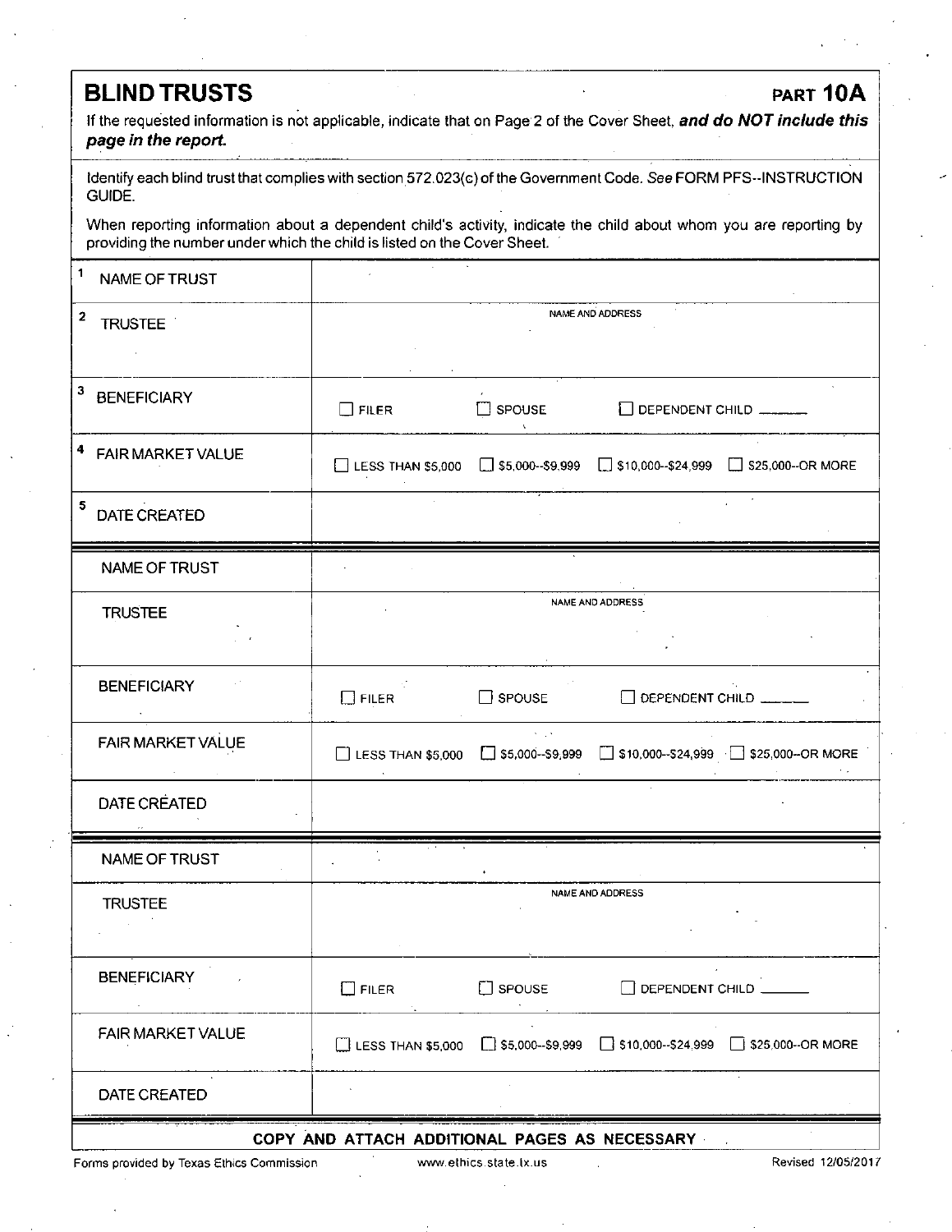### **TRUSTEE STATEMENT**

If the requested information is not applicable, indicate that on Page 2 of the Cover Sheet, and do NOT include this page in the report.

An individual who is required to identify a blind trust on Part 10A of the Personal Financial Statement must submit a statement signed by the trustee of each blind trust listed on Part IOA. The portions of section 572.023 of the Government Code that relate to blind trusts are listed below.

| 1<br>NAME OF TRUST                                                 |                                                                                                                                                                                                                                                                                                                           |
|--------------------------------------------------------------------|---------------------------------------------------------------------------------------------------------------------------------------------------------------------------------------------------------------------------------------------------------------------------------------------------------------------------|
| 2 TRUSTEE NAME                                                     |                                                                                                                                                                                                                                                                                                                           |
| FILER ON WHOSE<br><b>BEHALF STATEMENT</b><br><b>IS BEING FILED</b> | <b>NAME</b>                                                                                                                                                                                                                                                                                                               |
| 4 TRUSTEE STATEMENT                                                | I affirm, under penalty of perjury, that I have not revealed any information to the beneficiary of this<br>trust except information that may be disclosed under section 572.023 (b)(8) of the Government<br>Code and that to the best of my knowledge, the trust complies with section 572.023 of the<br>Government Code. |
|                                                                    |                                                                                                                                                                                                                                                                                                                           |
|                                                                    | Trustee Signature                                                                                                                                                                                                                                                                                                         |
|                                                                    |                                                                                                                                                                                                                                                                                                                           |
|                                                                    | § 572.023. Contents of Financial Statement in General                                                                                                                                                                                                                                                                     |
| (b) The account of financial activity consists of:                 |                                                                                                                                                                                                                                                                                                                           |
|                                                                    | (8) identification of the source and the category of the amount of all income received as beneficiary of a trust, other                                                                                                                                                                                                   |
|                                                                    | than a blind trust that complies with Subsection (c), and identification of each trust asset, if known to the beneficiary,                                                                                                                                                                                                |
|                                                                    | from which income was received by the beneficiary in excess of \$500;                                                                                                                                                                                                                                                     |
|                                                                    | (14) identification of each blind trust that complies with Subsection (c), including:                                                                                                                                                                                                                                     |
|                                                                    | (A) the category of the fair market value of the trust;                                                                                                                                                                                                                                                                   |
|                                                                    | (B) the date the trust was created;                                                                                                                                                                                                                                                                                       |
|                                                                    | (C) the name and address of the trustee; and                                                                                                                                                                                                                                                                              |
|                                                                    | (D) a statement signed by the trustee, under penalty of perjury, stating that:                                                                                                                                                                                                                                            |
|                                                                    | (i) the trustee has not revealed any information to the individual, except information that may be disclosed<br>under Subdivision (8); and                                                                                                                                                                                |
|                                                                    | (ii) to the best of the trustee's knowledge, the trust complies with this section.                                                                                                                                                                                                                                        |
|                                                                    | (c) For purposes of Subsections (b)(8) and (14), a blind trust is a trust as to which:                                                                                                                                                                                                                                    |
| $(1)$ the trustee:                                                 |                                                                                                                                                                                                                                                                                                                           |
|                                                                    | (A) is a disinterested party;                                                                                                                                                                                                                                                                                             |
|                                                                    | (B) is not the individual;                                                                                                                                                                                                                                                                                                |
|                                                                    | (C) is not required to register as a lobby ist under Chapter 305;                                                                                                                                                                                                                                                         |
|                                                                    | (D) is not a public officer or public employee; and                                                                                                                                                                                                                                                                       |
| supervises; and                                                    | (E) was not appointed to public office by the individual or by a public officer or public employee the individual                                                                                                                                                                                                         |
|                                                                    | (2) the trustee has complete discretion to manage the trust, including the power to dispose of and acquire trust<br>assets without consulting or notifying the individual.                                                                                                                                                |
|                                                                    |                                                                                                                                                                                                                                                                                                                           |

(d) If a blind trust under Subsection (c) is revoked while the individual is subject to this subchapter, the individual must file an amendment to the individual's most recent financial statement, disclosing the date of revocation and the previously unreported value by category of each asset and the income derived from each asset.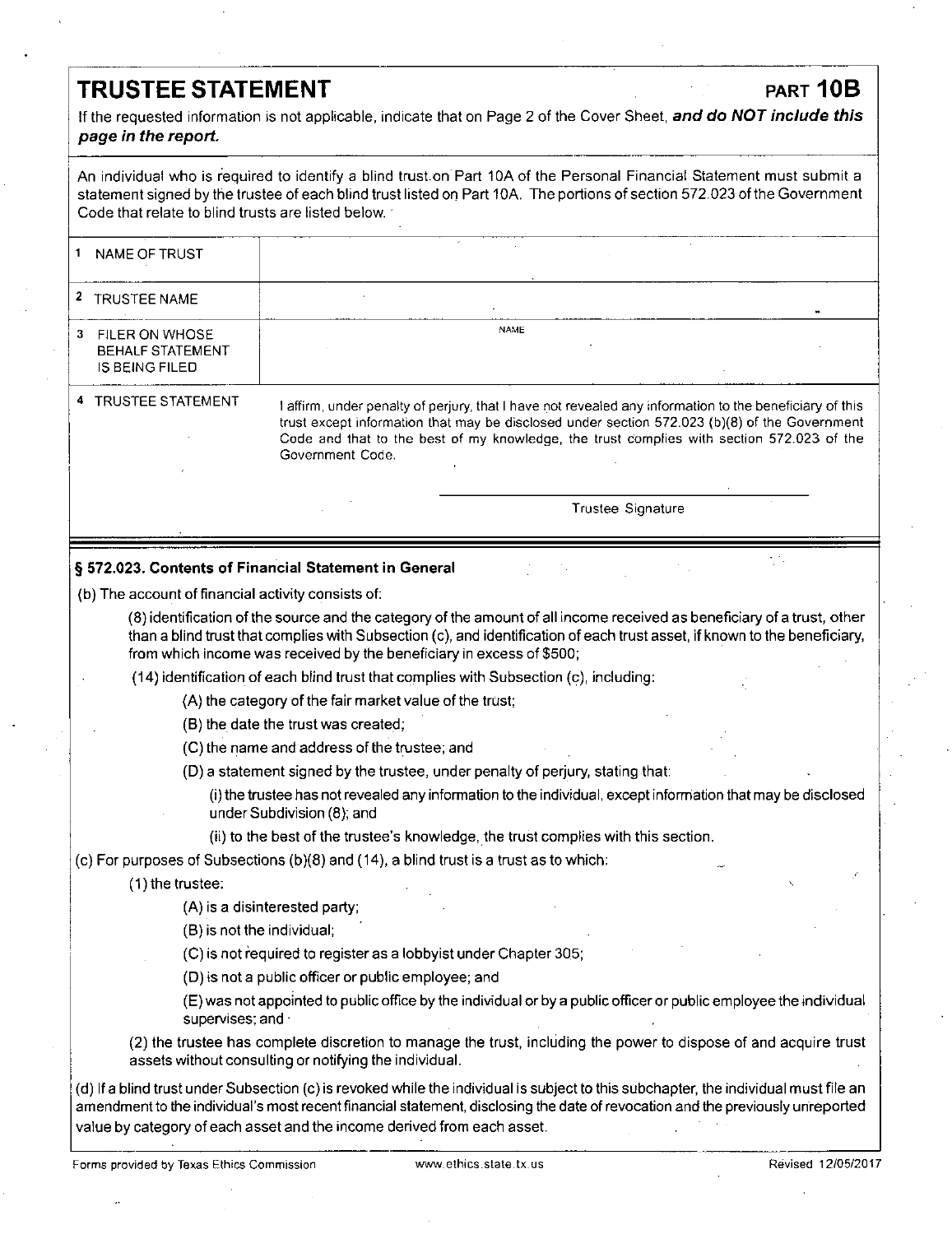### ASSETS OF BUSINESS ASSOCIATIONS FART 11A

If the requested information is not applicable, indicate that on Page 2 of the Cover Sheet, and do NOT include this page in the report.

Describe all assets of each corporation, firm, partnership, limited partnership, limited liability partnership, professional corporation, professional association, joint venture, or other business association in which you, your spouse, or a dependent child held, acquired, or sold 50 percent or more of the outstanding ownership and indicate the category of the amount of the assets. For more information, see FORM PFS-INSTRUCTION GUIDE.

When reporting information about a dependent child's activity, indicate the child about whom you are reporting by providing the number under vvhich the child is listed on the Cover Sheet.

| 1<br><b>BUSINESS</b><br><b>ASSOCIATION</b> | NAME AND ADDRESS                              |                                                                                              |
|--------------------------------------------|-----------------------------------------------|----------------------------------------------------------------------------------------------|
| <sup>2</sup> BUSINESS TYPE                 |                                               |                                                                                              |
| <sup>3</sup> HELD, ACQUIRED,<br>OR SOLD BY | $\Box$ FILER<br>SPOUSE                        | DEPENDENT CHILD                                                                              |
| <sup>4</sup> ASSETS                        | <b>DESCRIPTION</b>                            | CATEGORY<br>$\Box$ LESS THAN \$5,000<br>$5,000 - $9,999$                                     |
|                                            |                                               | \$10,000-\$24,999<br>\$25,000-OR MORE<br>$\overline{\phantom{a}}$                            |
|                                            |                                               |                                                                                              |
|                                            |                                               | $55,000 - $9,999$<br>LESS THAN \$5,000                                                       |
|                                            |                                               | 510,000--\$24,999 [<br>\$25,000-OR MORE                                                      |
|                                            |                                               | $\Box$ \$5,000--\$9,999<br>$\Box$ LESS THAN \$5,000                                          |
|                                            |                                               | \$10,000--\$24,999<br>S25,000-OR MORE                                                        |
|                                            |                                               | $\Box$ \$5,000--\$9,999 .<br>$\Box$ LESS THAN \$5,000                                        |
|                                            |                                               | S10,000-\$24,999<br>\$25,000 -- OR MORE                                                      |
|                                            |                                               |                                                                                              |
|                                            |                                               | $\Box$ LESS THAN \$5,000<br>\$5,000-\$9,999<br>$\Box$ \$10,000--\$24,999<br>S25,000--OR MORE |
|                                            |                                               |                                                                                              |
|                                            |                                               | $55,000 - 59,999$<br>$\Box$ LESS THAN \$5,000                                                |
|                                            |                                               | S10,000-\$24,999<br>\$25,000 -- OR MORE                                                      |
|                                            |                                               | □ LESS THAN \$5,000 □ \$5,000--\$9,999                                                       |
|                                            |                                               | S10,000--\$24,999<br>S25.000-OR MORE                                                         |
|                                            |                                               | $\Box$ \$5,000-\$9,999 $\Box$<br>$\Box$ LESS THAN \$5,000                                    |
|                                            |                                               | $$10,000 - $24,999$ $\Box$ \$25,000 OR MORE                                                  |
|                                            | COPY AND ATTACH ADDITIONAL PAGES AS NECESSARY |                                                                                              |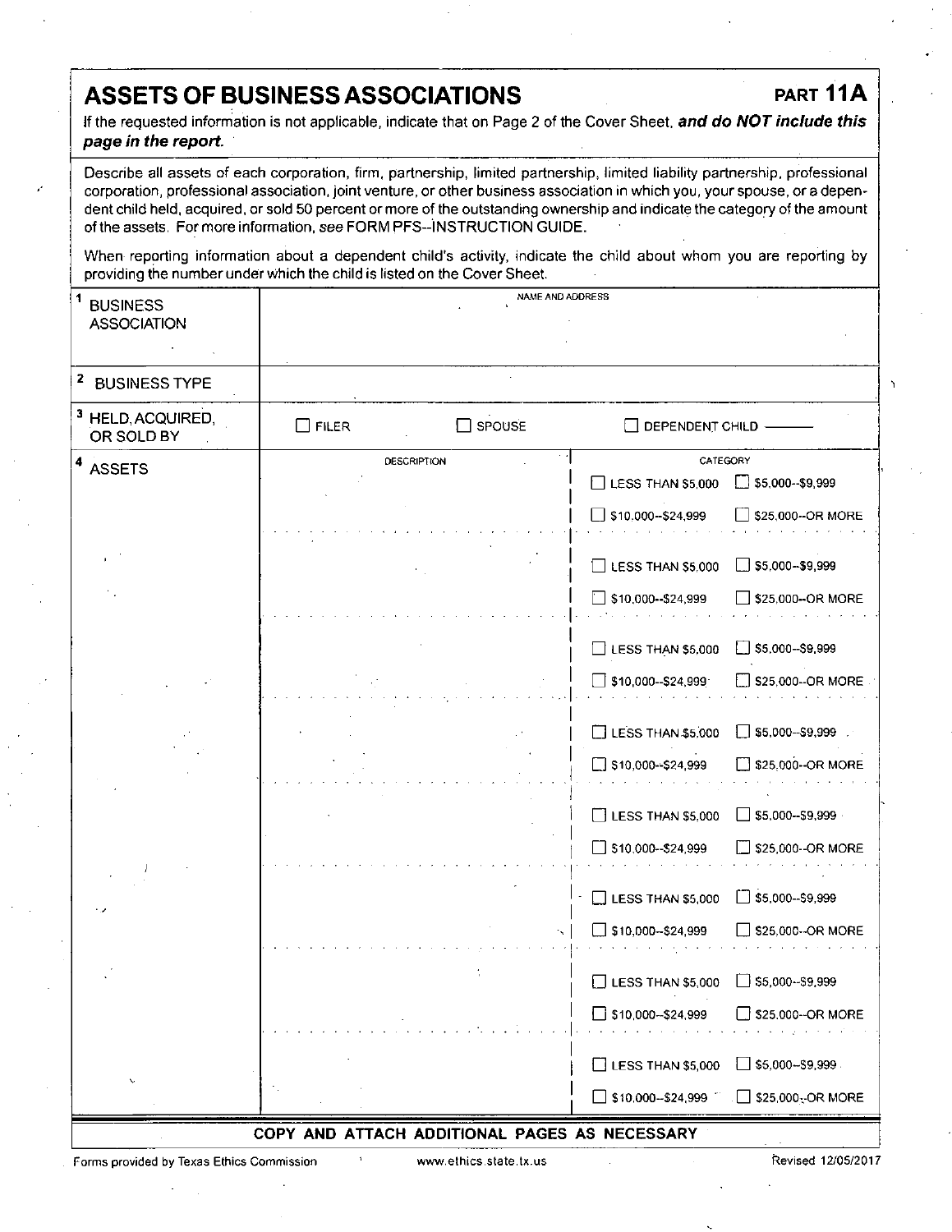### **LIABILITIES OF BUSINESS ASSOCIATIONS**

If the requested information is not applicable, indicate that on Page 2 of the Cover Sheet, and do NOT include this page in the report.

Describe all liabilities of each corporation, firm, partnership, limited partnership, limited liability partnership, professional corporation, professional association, joint venture, or other business association in which you, your spouse, or a dependent child held, acquired, or sold 50 percent or more of the outstanding ownership and indicate the category of the amount of the liabilities. For more information, see FORM PFS-INSTRUCTION GUIDE.

When reporting information about a dependent child's activity, indicate the child about whom you are reporting by providing the number under which the child is listed on the Cover Sheet.

| 1<br><b>BUSINESS</b><br><b>ASSOCIATION</b> |                                             | NAME AND ADORESS                              |                                                          |
|--------------------------------------------|---------------------------------------------|-----------------------------------------------|----------------------------------------------------------|
|                                            |                                             |                                               |                                                          |
| <sup>2</sup> BUSINESS TYPE                 |                                             |                                               |                                                          |
| <sup>3</sup> HELD, ACQUIRED,<br>OR SOLD BY | <b>FILER</b><br>П                           | $\Box$ SPOUSE                                 | DEPENDENT CHILD                                          |
| 4<br><b>LIABILITIES</b>                    |                                             | <b>DESCRIPTION</b>                            | CATEGORY<br>LESS THAN \$5,000<br>$\Box$ \$5,000--\$9,999 |
|                                            |                                             |                                               | \$10,000 -- \$24,999<br>$\mathbb J$ \$25,000--OR MORE    |
|                                            |                                             |                                               |                                                          |
|                                            |                                             |                                               | S5,000-S9,999<br>$\Box$ LESS THAN \$5,000                |
|                                            |                                             |                                               | $\Box$ \$10,000 - \$24,999<br>S25,000--OR MORE           |
|                                            |                                             |                                               | $\Box$ \$5,000--\$9,999<br>$\Box$ LESS THAN \$5,000      |
|                                            |                                             |                                               | \$10,000--\$24,999<br>∃ \$25,000--OR MORE                |
|                                            |                                             |                                               | \$5,000-\$9,999<br>LESS THAN \$5,000                     |
|                                            |                                             |                                               | $\Box$ \$10,000--\$24,999<br>$\exists$ \$25,000--OR MORE |
|                                            |                                             |                                               | $\Box$ \$5,000--\$9,999<br>$\Box$ LESS THAN \$5,000      |
|                                            |                                             |                                               | $\Box$ \$10,000--\$24,999<br>\$25,000-OR MORE            |
|                                            |                                             |                                               |                                                          |
|                                            | $\mathcal{L}^{\mathcal{P}}$ . $\mathcal{L}$ |                                               | $\Box$ LESS, THAN \$5,000<br>\$5,000-\$9,999             |
|                                            |                                             |                                               | $\Box$ \$10,000--\$24,999<br>\$25,000--OR MORE           |
|                                            |                                             |                                               | □ LESS THAN \$5,000 □ \$5,000-\$9,999                    |
|                                            |                                             |                                               | 510,000--\$24,999<br>\$25,000-OR MORE                    |
|                                            |                                             |                                               | \$5,000--\$9,999<br>LESS THAN \$5,000                    |
|                                            |                                             |                                               | $\Box$ \$10,000--\$24,999<br>\$25,000-OR MORE            |
|                                            |                                             | COPY AND ATTACH ADDITIONAL PAGES AS NECESSARY |                                                          |

Forms provided by Texas Ethics Commission example www.ethics.state.tx.us example of the Revised 12/05/2017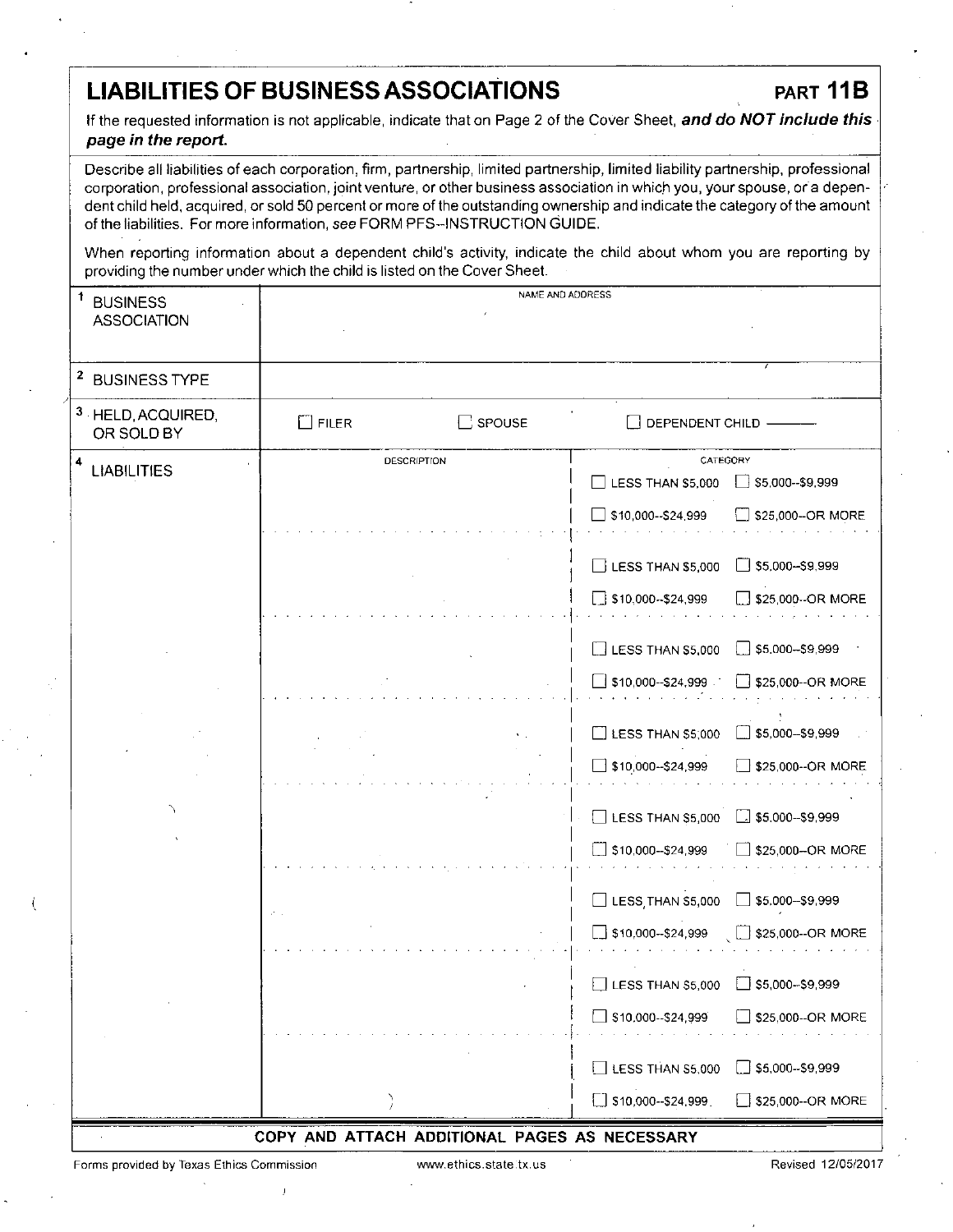### BOARDS AND EXECUTIVE POSITIONS FART 12

If the requested information is not applicable, indicate that on Page 2 of the Cover Sheet, and do NOT include this page in the report.

List all boards of directors of which you, your spouse, or a dependent child are a member and all executive positions you, your spouse, or a dependent child hold in corporations, firms, partnerships, limited partnerships, limited liability partnerships, professional corporations, professional associations, joint ventures, other business associations, or proprietorships, stating the name of the organization and the position held. For more information, see FORM PFS-INSTRUCTION GUIDE.

When reporting information about a dependent child's activity, indicate the child about whom you are reporting by providing the number under which the child is listed on the Cover Sheet.

| $1$ ORGANIZATION              |                    |                                               |                                |
|-------------------------------|--------------------|-----------------------------------------------|--------------------------------|
| <sup>2</sup> POSITION HELD    |                    |                                               |                                |
| <sup>3</sup> POSITION HELD BY | $\Box$ FILER       | $\Box$ SPOUSE                                 | DEPENDENT CHILD                |
| <b>ORGANIZATION</b>           |                    |                                               |                                |
| POSITION HELD                 |                    |                                               |                                |
| POSITION HELD BY              | $\square$ FILER    | $\Box$ SPOUSE                                 | DEPENDENT CHILD                |
| <b>ORGANIZATION</b>           |                    |                                               |                                |
| POSITION HELD                 |                    |                                               |                                |
| POSITION HELD BY              | A.<br>$\Box$ FILER | <b>Carl Corporation</b><br>$\Box$ SPOUSE      | DEPENDENT CHILD                |
| <b>ORGANIZATION</b>           |                    |                                               |                                |
| POSITION HELD                 |                    |                                               |                                |
| POSITION HELD BY              | $\Box$ FILER       | $\square$ SPOUSE                              | DEPENDENT CHILD                |
| <b>ORGANIZATION</b>           |                    |                                               |                                |
| POSITION HELD                 |                    | $\sim$                                        | the term of the control of the |
| POSITION HELD BY              | $\Box$ FILER       | $\Box$ SPOUSE                                 | DEPENDENT CHILD                |
|                               |                    | COPY AND ATTACH ADDITIONAL PAGES AS NECESSARY |                                |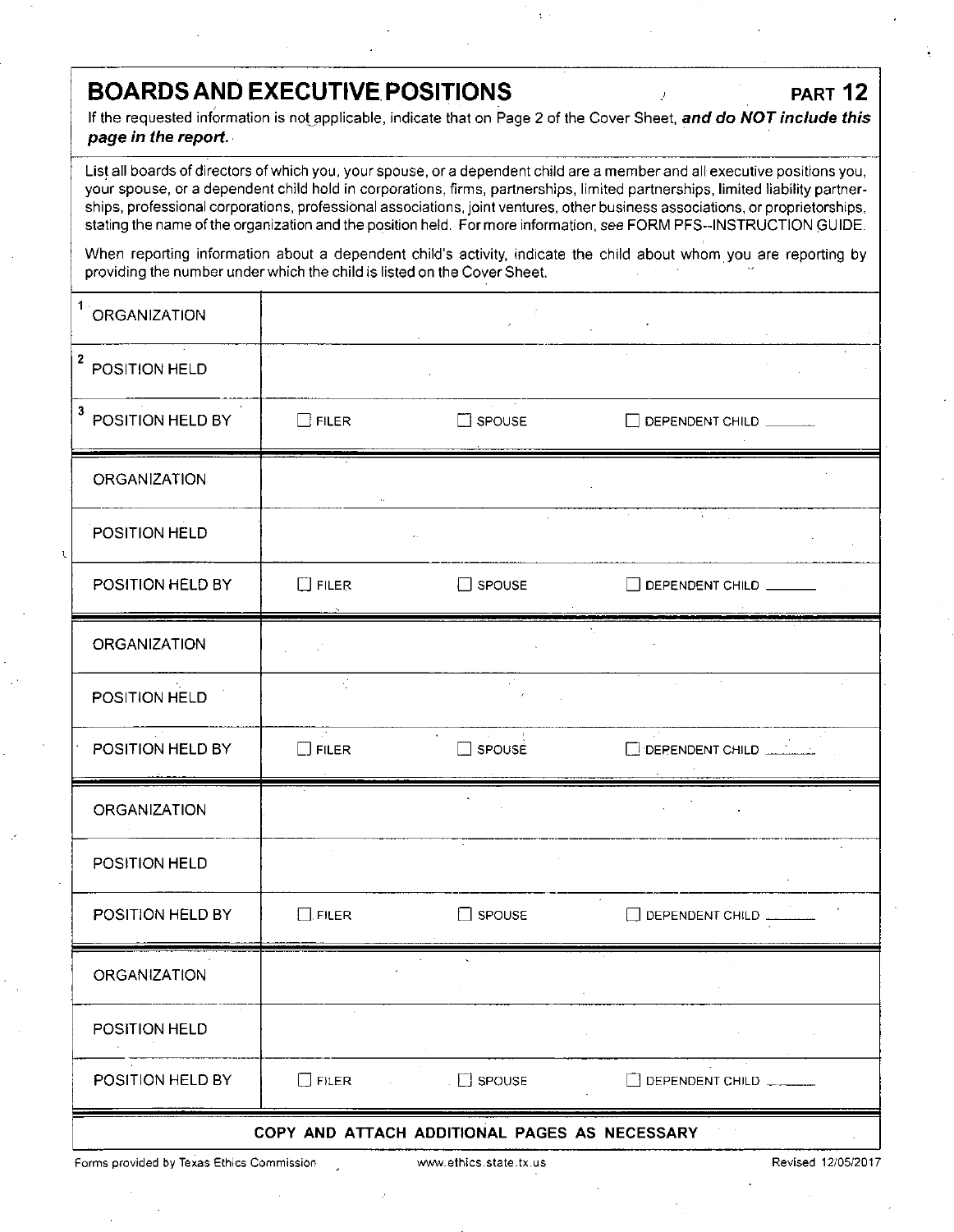### EXPENSES ACCEPTED UNDER HONORARIUM EXCEPTION PART 13

If the requested information is not applicable, indicate that on Page 2 of the Cover.Sheet, and do NOT include this page in the report.

Identify any person who provided you with necessary transportation, meals, or lodging, as permitted under section 36.07(b) of the Penal Code, in connection with a conference or similar event in which you rendered services, such as addressing an audience or participating in a seminar, that were more than perfunctory. Also provide the amount of the expenditures on transportation, meals, or lodging. You are not required to include items you have already reported as political contributions on a campaign finance report, or expenditures required to be reported by a lobbyist under the lobby law (chapter 305 of the Government Code). For more information, see FORM PFS-INSTRUCTION GUIDE.

| 1<br><b>PROVIDER</b>                     | NAME AND ADDRESS                              |
|------------------------------------------|-----------------------------------------------|
|                                          |                                               |
|                                          |                                               |
| $\overline{\mathbf{2}}$<br><b>AMOUNT</b> |                                               |
|                                          |                                               |
| <b>PROVIDER</b>                          | NAME AND ADDRESS                              |
|                                          |                                               |
|                                          |                                               |
| <b>AMOUNT</b>                            |                                               |
|                                          |                                               |
| PROVIDER                                 | NAME AND ADDRESS                              |
|                                          |                                               |
|                                          |                                               |
|                                          |                                               |
|                                          |                                               |
| AMOUNT                                   |                                               |
|                                          |                                               |
| PROVIDER                                 | NAME AND ADDRESS                              |
|                                          |                                               |
|                                          |                                               |
|                                          |                                               |
| <b>AMOUNT</b>                            |                                               |
|                                          |                                               |
|                                          | COPY AND ATTACH ADDITIONAL PAGES AS NECESSARY |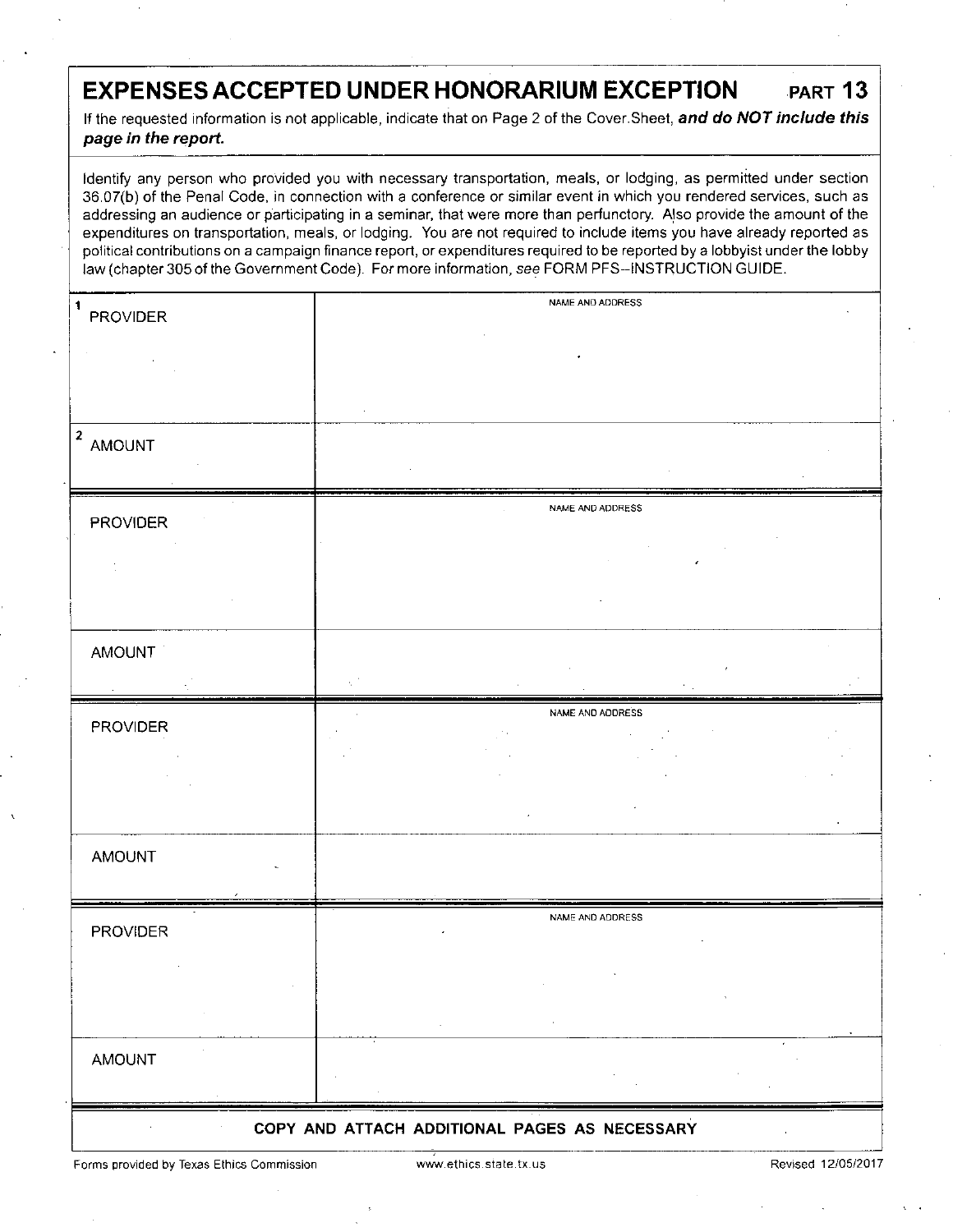### INTEREST IN BUSINESS IN COMMON WITH LOBBYIST PART 14

If the requested information is not applicable, indicate that on Page 2 of the Cover Sheet, and do NOT include this page in the report.

Identify each corporation, firm, partnership, limited partnership, limited liability partnership, professional corporation, professional association, joint venture, or other business association, other than a publicly-held corporation, in which you, your spouse, or a dependent child, and a person registered as a lobbyist under chapter 305 of the Government Code both have an interest. For more information, see FORM PFS-INSTRUCTION GUIDE.

| interest. That more implified only see FORWILL OF INSTITUOU HOM OUTD<br><b>BUSINESS ENTITY</b> |                                 | NAME AND ADDRESS |                               |
|------------------------------------------------------------------------------------------------|---------------------------------|------------------|-------------------------------|
|                                                                                                |                                 |                  |                               |
|                                                                                                |                                 |                  |                               |
| $\mathbf{2}$<br>INTEREST HELD BY                                                               | $\Box$ FILER $\qquad \setminus$ | $\Box$ SPOUSE    | DEPENDENT CHILD               |
| <b>BUSINESS ENTITY</b>                                                                         |                                 | NAME AND ADDRESS |                               |
|                                                                                                |                                 |                  |                               |
| INTEREST HELD BY                                                                               | $\Box$ FILER                    | $\Box$ SPOUSE    | DEPENDENT CHILD               |
| <b>BUSINESS ENTITY</b>                                                                         |                                 | NAME AND ADDRESS |                               |
|                                                                                                |                                 |                  |                               |
| <b>INTEREST HELD BY</b>                                                                        | $\Box$ Filer                    |                  | SPOUSE DEPENDENT CHILD        |
| <b>BUSINESS ENTITY</b>                                                                         |                                 |                  | NAME AND ADDRESS              |
|                                                                                                |                                 |                  |                               |
| INTEREST HELD BY                                                                               | $\Box$ FILER                    | $\Box$ SPOUSE    | DEPENDENT CHILD               |
| <b>BUSINESS ENTITY</b>                                                                         |                                 |                  | NAME AND ADDRESS              |
|                                                                                                |                                 |                  |                               |
| J                                                                                              |                                 |                  |                               |
| INTEREST HELD BY                                                                               | $\square$ FILER                 | SPOUSE<br>n      | $\Box$ DEPENDENT CHILD $\Box$ |
| COPY AND ATTACH ADDITIONAL PAGES AS NECESSARY                                                  |                                 |                  |                               |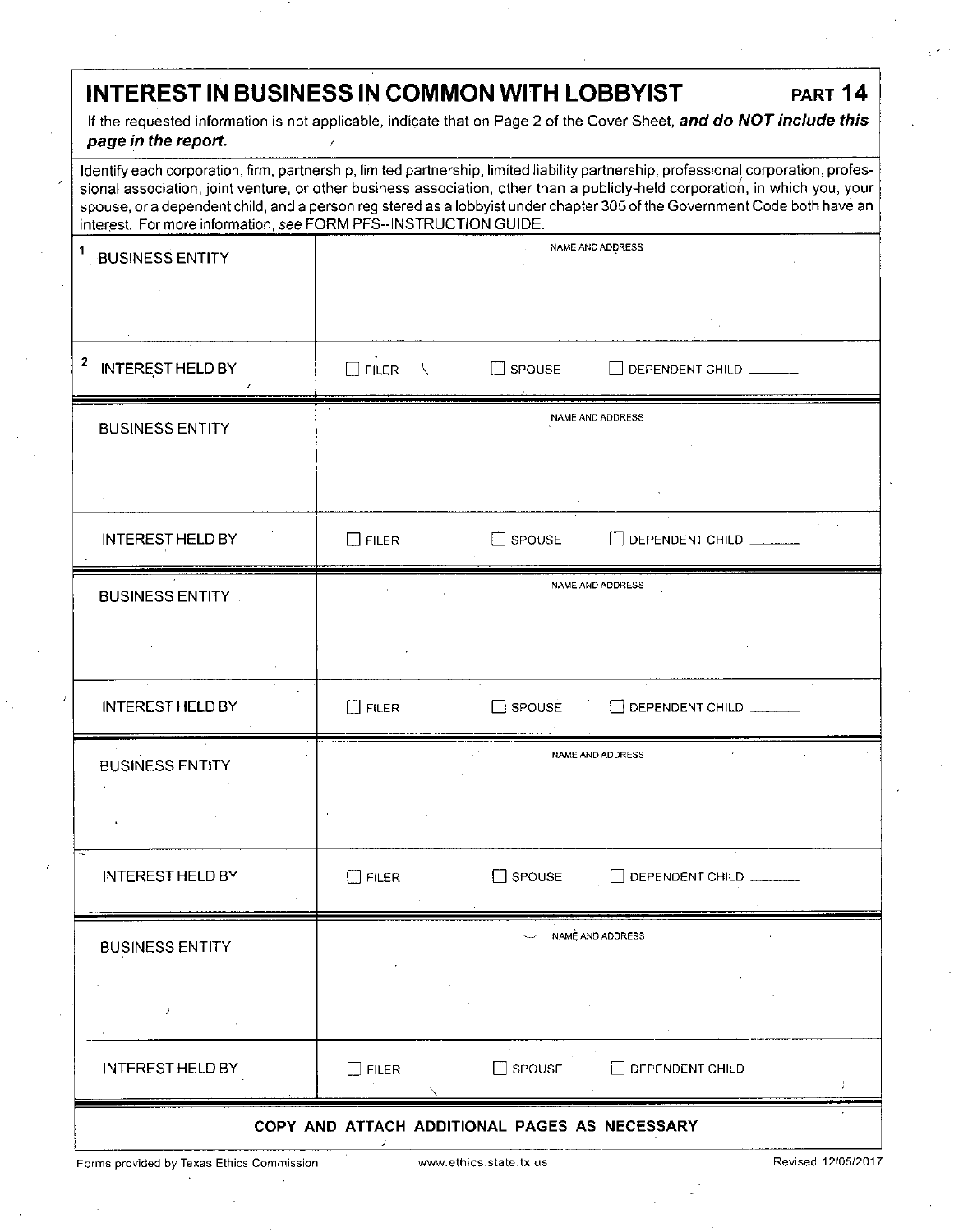### **FEES RECEIVED FOR SERVICES RENDERED PART 15 TO A LOBBYIST OR LOBBYIST'S EMPLOYER**

If the requested information is not applicable, indicate that on Page 2 of the Cover Sheet, and do NOT include this page in the report.

Report any fee you received for providing services to or on behalf of a person required to be registered as a lobbyist under chapter 305 of the Government Code, or for providing services to or on behalf of a person you actually know directly compensates or reimburses a person required to be registered as a lobbyist. Report the name of each person or entity for which the services were provided, and indicate the category of the amount of each fee. <sup>'</sup>For more information, see FORM PFS--INSTRUCTION GUIDE.

| 1<br>PERSON OR ENTITY<br>FOR WHOM SERVICES<br><b>WERE PROVIDED</b> |                                               |                                                                |                              |                    |
|--------------------------------------------------------------------|-----------------------------------------------|----------------------------------------------------------------|------------------------------|--------------------|
| 2<br><b>FEE CATEGORY</b>                                           | $\Box$ LESS THAN \$5,000                      | $\Box$ \$5,000--\$9,999                                        | US10,000--\$24,999           | S25,000--OR MORE   |
| PERSON OR ENTITY<br>FOR WHOM SERVICES<br><b>WERE PROVIDED</b>      |                                               |                                                                |                              |                    |
| FEE CATEGORY                                                       | $\Box$ LESS THAN \$5,000                      | $\Box$ \$5,000--\$9,999                                        | $\Box$ \$10,000--\$24,999    | S25,000-OR MORE    |
| PERSON OR ENTITY<br>FOR WHOM SERVICES<br><b>WERE PROVIDED</b>      |                                               |                                                                |                              |                    |
| FEE CATEGORY                                                       | $\Box$ LESS THAN \$5,000                      | $\begin{array}{ c c }\n\hline\n& 55.000 - $9.999\n\end{array}$ | \$10,000--\$24,999<br>$\Box$ | \$25,000-OR MORE   |
| PERSON OR ENTITY<br>FOR WHOM SERVICES<br><b>WERE PROVIDED</b>      |                                               |                                                                |                              |                    |
| FEE CATEGORY                                                       | $\Box$ LESS THAN \$5,000                      | $\Box$ \$5,000-\$9,999                                         | \$10,000 -- \$24,999         | S25,000-OR MORE    |
| PERSON OR ENTITY<br>FOR WHOM SERVICES<br><b>WERE PROVIDED</b>      |                                               |                                                                |                              |                    |
| FEE CATEGORY                                                       | LESS THAN \$5,000                             | 55.000--\$9.999                                                | \$10,000-\$24,999            | \$25,000--OR MORE  |
| PERSON OR ENTITY<br>FOR WHOM SERVICES<br><b>WERE PROVIDED</b>      |                                               |                                                                |                              |                    |
| FEE CATEGORY                                                       | $\Box$ LESS THAN \$5,000                      | \$5,000--\$9,999                                               | $\sqrt{510,000-524.999}$     | J \$25.000-OR MORE |
|                                                                    | COPY AND ATTACH ADDITIONAL PAGES AS NECESSARY |                                                                |                              |                    |
| Forms provided by Texas Ethics Commission                          |                                               | www.ethics.state.tx.us                                         |                              | Revised 12/05/2017 |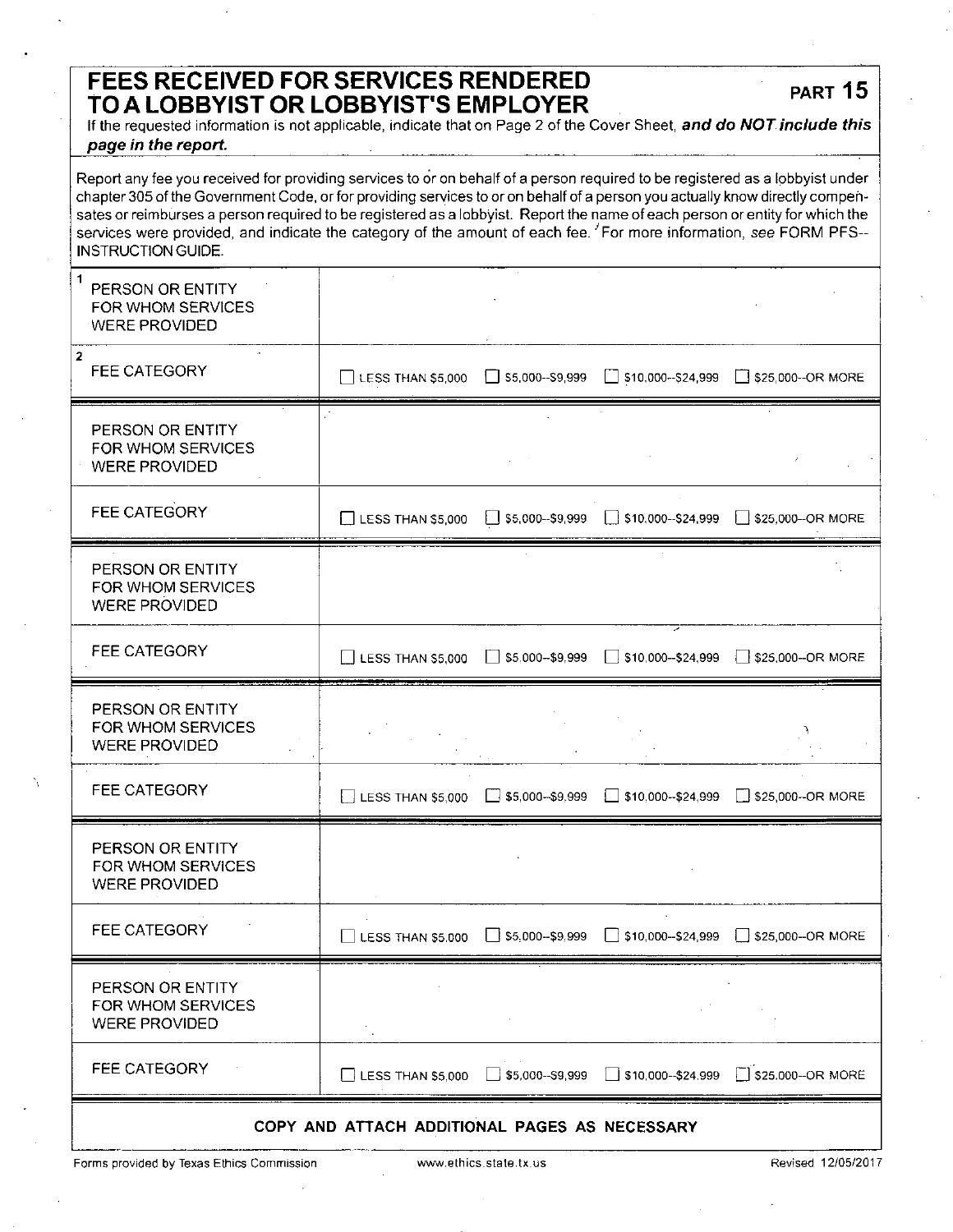### **REPRESENTATION BY LEGISLATOR BEFORE**<br> **CELLER ACTIVITY STATE AGENCY**

If the requested information is not applicable, indicate that on Page 2 of the Cover Sheet, and do NOT include this page in the report.

This section applies only to members of the Texas Legislature. A member of the Texas Legislature who represents a person for compensation before a state agency in the executive branch must provide the name of the agency, the name of the person represented, and the category of the amount of the fee received for the representation. For more information, see FORM PFS-INSTRUCTION GUIDE.

Note: Beginning September 1, 2003, legislators may not, for compensation, represent another person before a state agency in the executive branch. The prohibition does not apply if: (1) the representation is pursuant to an attorney/client relationship in a criminal law matter; (2) the representation involves the filing of documents that involve only ministerial acts on the part of the agency; or (3) the representation is in regard to a matter for which the legislator was hired before September 1, 2003.

| $\mathbf{1}$<br>STATE AGENCY         |                                                                                |  |                                                                                |
|--------------------------------------|--------------------------------------------------------------------------------|--|--------------------------------------------------------------------------------|
| $\overline{2}$<br>PERSON REPRESENTED |                                                                                |  |                                                                                |
| $\mathbf{3}$<br>FEE CATEGORY         | □ LESS THAN \$5,000 □ S5,000--\$9,999 □ \$10,000--\$24,999 □ \$25,000--OR MORE |  |                                                                                |
| <b>STATE AGENCY</b>                  |                                                                                |  |                                                                                |
| PERSON REPRESENTED                   |                                                                                |  | 以外                                                                             |
| FEE CATEGORY                         |                                                                                |  |                                                                                |
|                                      |                                                                                |  |                                                                                |
| <b>STATE AGENCY</b>                  |                                                                                |  |                                                                                |
| PERSON REPRESENTED                   |                                                                                |  |                                                                                |
| FEE CATEGORY                         | $\Box$ LESS THAN \$5,000                                                       |  |                                                                                |
| <b>STATE AGENCY</b>                  |                                                                                |  |                                                                                |
| PERSON REPRESENTED                   |                                                                                |  |                                                                                |
| FEE CATEGORY                         |                                                                                |  | □ LESS THAN \$5,000 □ \$5,000--\$9,999 □ \$10,000--\$24.999 □ \$25,000-OR MORE |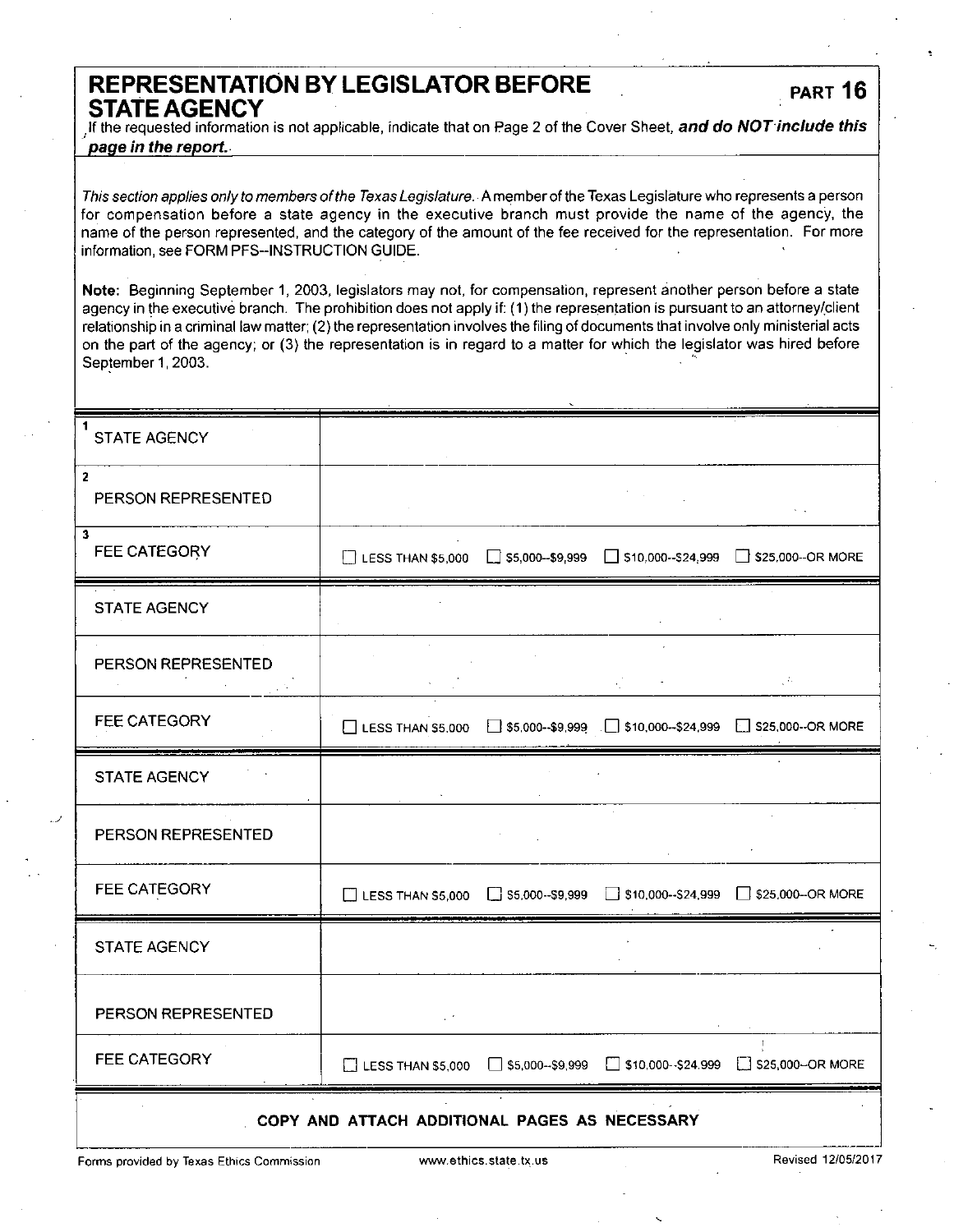### **BENEFITS DERIVED FROM FUNCTIONS HONORING PUBLIC SERVANT**

If the requested information is not applicable, indicate that on Page 2 of the Cover Sheet, and do NOT include this page in the report.

Section 36.10 of the Penal Code provides that the gift prohibitions set put in section 36.08 of the Penal Code do not apply to a benefit derived from a function in honor or appreciation of a public servant required to file a statement under chapter 572 of the Government Code or title 15 of the Election Code if the benefit and the source of any benefit over \$50 in value are: 1) reported in the statement and 2) the benefit is used solely to defray expenses that accrue in the performance of duties or activities in connection with the office which are nonreimbursable by the state or a political subdivision. If such a benefit is received and is not reported by the public servant under title 15 of the Election Code, the benefit is reportable here. For more information, see FORM PFS-INSTRUCTION GUIDE.

| $\mathbf{1}$<br>SOURCE OF BENEFIT             | NAME AND ADDRESS                |  |  |
|-----------------------------------------------|---------------------------------|--|--|
|                                               |                                 |  |  |
|                                               |                                 |  |  |
| $\boldsymbol{2}$                              |                                 |  |  |
| <b>BENEFIT</b>                                |                                 |  |  |
|                                               |                                 |  |  |
| SOURCE OF BENEFIT                             | NAME AND ADDRESS                |  |  |
|                                               |                                 |  |  |
|                                               |                                 |  |  |
|                                               |                                 |  |  |
| <b>BENEFIT</b>                                |                                 |  |  |
|                                               | NAME AND ADDRESS                |  |  |
| SOURCE OF BENEFIT                             |                                 |  |  |
|                                               |                                 |  |  |
|                                               |                                 |  |  |
| <b>BENEFIT</b>                                |                                 |  |  |
|                                               |                                 |  |  |
| SOURCE OF BENEFIT                             | NAME AND ADDRESS                |  |  |
|                                               |                                 |  |  |
|                                               |                                 |  |  |
|                                               |                                 |  |  |
| <b>BENEFIT</b>                                | and the state<br>$\sim 10^{-1}$ |  |  |
|                                               |                                 |  |  |
| COPY AND ATTACH ADDITIONAL PAGES AS NECESSARY |                                 |  |  |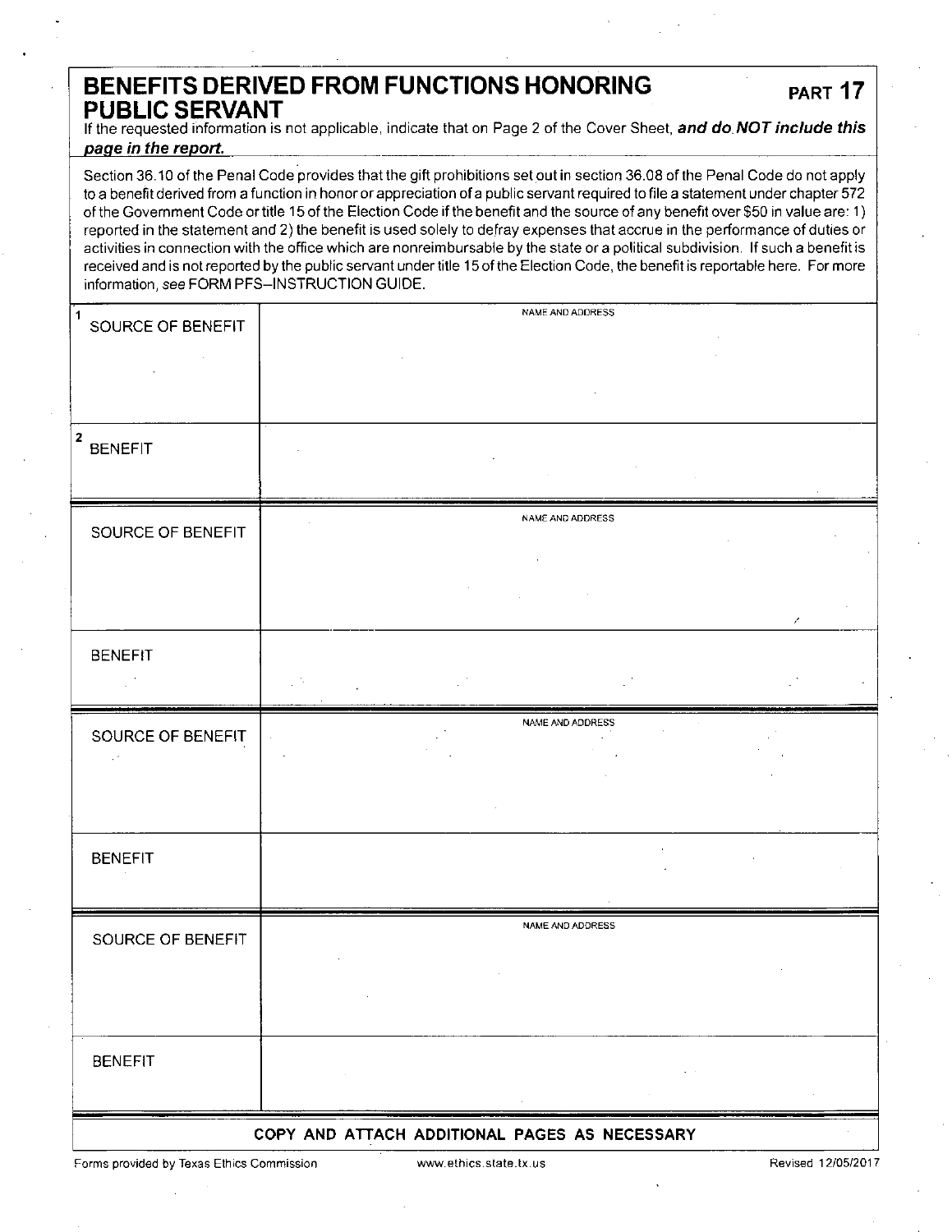## **LEGISLATIVE CONTINUANCES PART 18**

### **If the requested information is not applicable, indicate that on Page 2 of the Cover Sheet, and do NOT include this page in the report.**

This section applies only to members of the Texas Legislature. Identify any legislative continuance that you have applied for or obtained under section 30.003 of the Civil Practice and Remedies Code, or under another law or rule that requires or permits a court to grant continuances on the grounds that an attorney for a party is a member or member-elect of the legislature.

| $\blacktriangleleft$<br>NAME OF PARTY<br><b>REPRESENTED</b>  |                                |  |
|--------------------------------------------------------------|--------------------------------|--|
| $\mathbf{2}$<br>DATE RETAINED                                |                                |  |
| $\mathbf{3}$<br>STYLE, CAUSE NUMBER,<br>COURT & JURISDICTION |                                |  |
| 4<br>DATE OF CONTINUANCE<br><b>APPLICATION</b>               |                                |  |
| 5 <sub>1</sub><br>WAS CONTINUANCE<br>GRANTED?                | $\Box$ YES<br>$\Box$ NO        |  |
| NAME OF PARTY<br><b>REPRESENTED</b>                          |                                |  |
| DATE RETAINED                                                |                                |  |
| STYLE, CAUSE NUMBER,<br>COURT, & JURISDICTION                |                                |  |
| DATE OF CONTINUANCE<br><b>APPLICATION</b>                    |                                |  |
| WAS CONTINUANCE<br>GRANTED?                                  | $\Box$ NO<br>$\Box$ YES $\Box$ |  |
| COPY AND ATTACH ADDITIONAL PAGES AS NECESSARY                |                                |  |